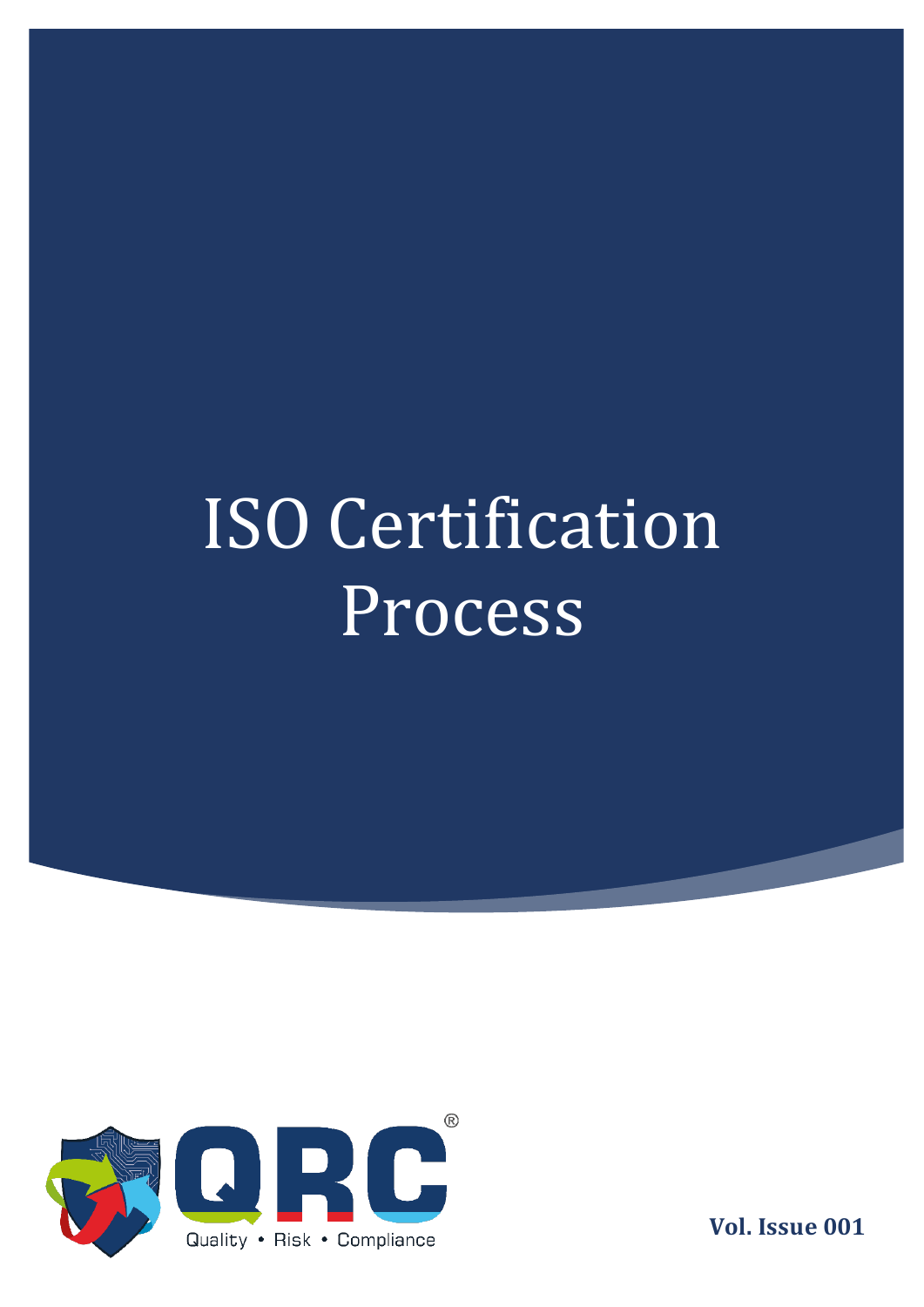| <b>Issue No.</b> | <b>Rev. No &amp; Date</b> | <b>Prepared By</b> | <b>Approved By</b> |
|------------------|---------------------------|--------------------|--------------------|
|                  |                           |                    |                    |

# *Copyright Notice*

All rights reserved. These materials are confidential and proprietary to QRC. No part of these materials should be reproduced, published in any form by any means (electronic or mechanical, including photocopy or any information storage or retrieval system), nor should the materials be disclosed to third parties without the express written authorization of QRC.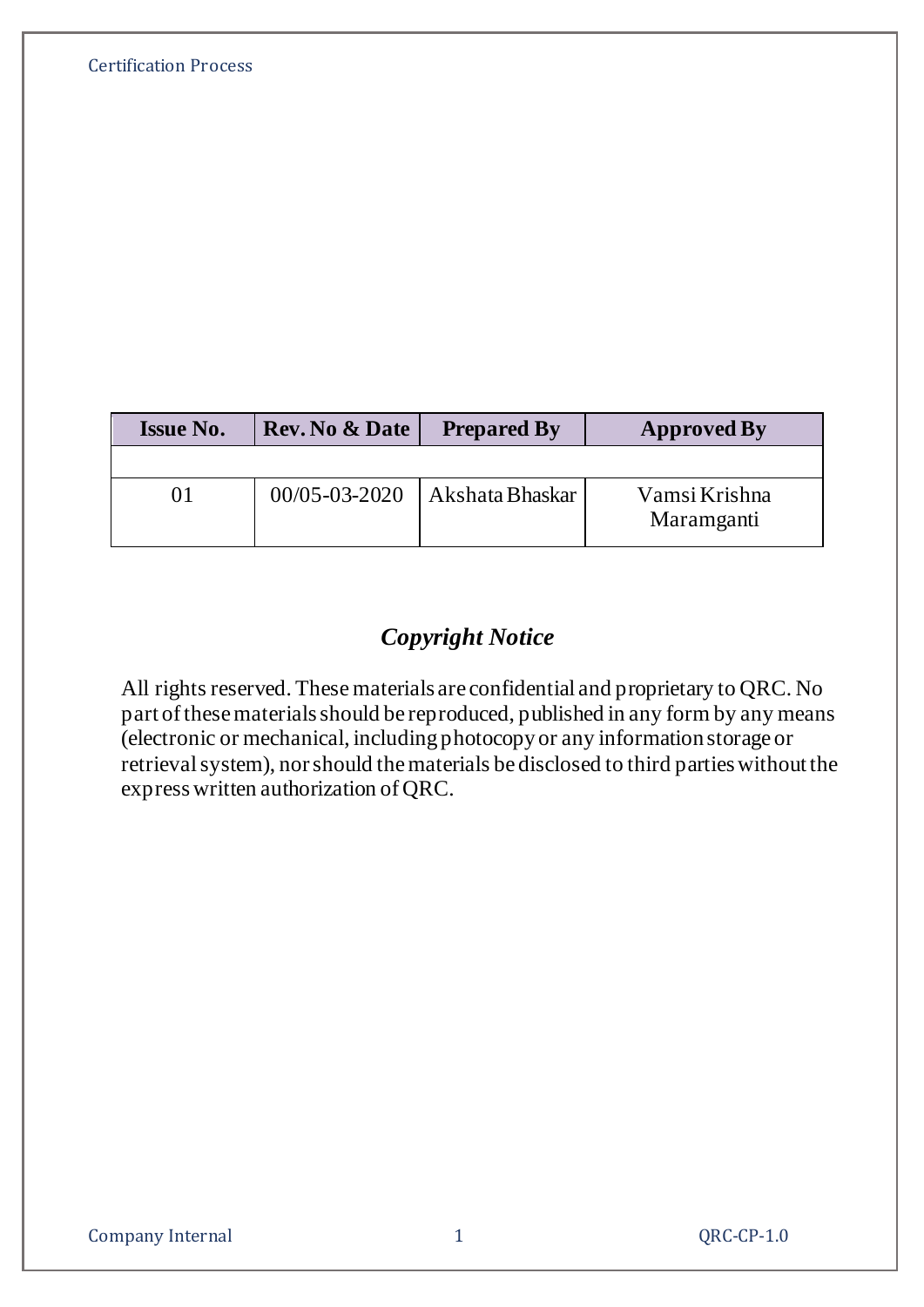# Table of Contents

| <b>Section</b> | <b>Title</b>                                                 | Page No |
|----------------|--------------------------------------------------------------|---------|
|                |                                                              |         |
| A              | <b>Company Profile</b>                                       | 03      |
| 1.0            | Introduction                                                 | 04      |
| 2.0            | <b>Application for Certification</b>                         | 04      |
| 3.0            | <b>Application Review</b>                                    | 05      |
| 4.0            | <b>Accept / Decline Application</b>                          | 06      |
| 5.0            | Submission of Proposal & Certification Agreement             | 06      |
| 6.0            | Criteria for certification                                   | 07      |
| 7.0            | Assessment                                                   | 07      |
| 7.1            | <b>Audit Program</b>                                         | 07      |
| 7.2            | Appointment of the Assessment Team                           | 08      |
| 7.3            | Preparing the Audit Plan                                     | 08      |
| 7.4            | Initial Certification Audit & Methodology                    | 08      |
| 7.5            | Surveillance Assessment                                      | 13      |
| 7.6            | Follow-up Audit                                              | 14      |
| 7.7            | Reassessment audit                                           | 14      |
| 7.8            | <b>Special Audit</b>                                         | 15      |
| 7.9            | Short-notice audit                                           | 16      |
| 7.10           | <b>Transfer Audit</b>                                        | 17      |
| 8.0            | <b>Conditions for Certification</b>                          | 18      |
| 8.1            | <b>Granting of Certification</b>                             | 18      |
| 8.2            | Maintaining Certification                                    | 19      |
| 8.3            | <b>Conditions for Suspension of Certification</b>            | 20      |
| 8.4            | Conditions for Withdrawal of Certification                   | 21      |
| 8.5            | Conditions for Extending and reducing the scope of Cert      | 22      |
| 8.6            | <b>Conditions for Cancellation of Certification</b>          | 23      |
| 9.0            | Appeals, Complaints & Disputes                               | 23      |
| 10.0           | Rules Governing use of Certificate and Logo                  | 27      |
| 11.0           | Disclaimer                                                   | 32      |
| 12.0           | Process-flow for third party audit and certification process | 33      |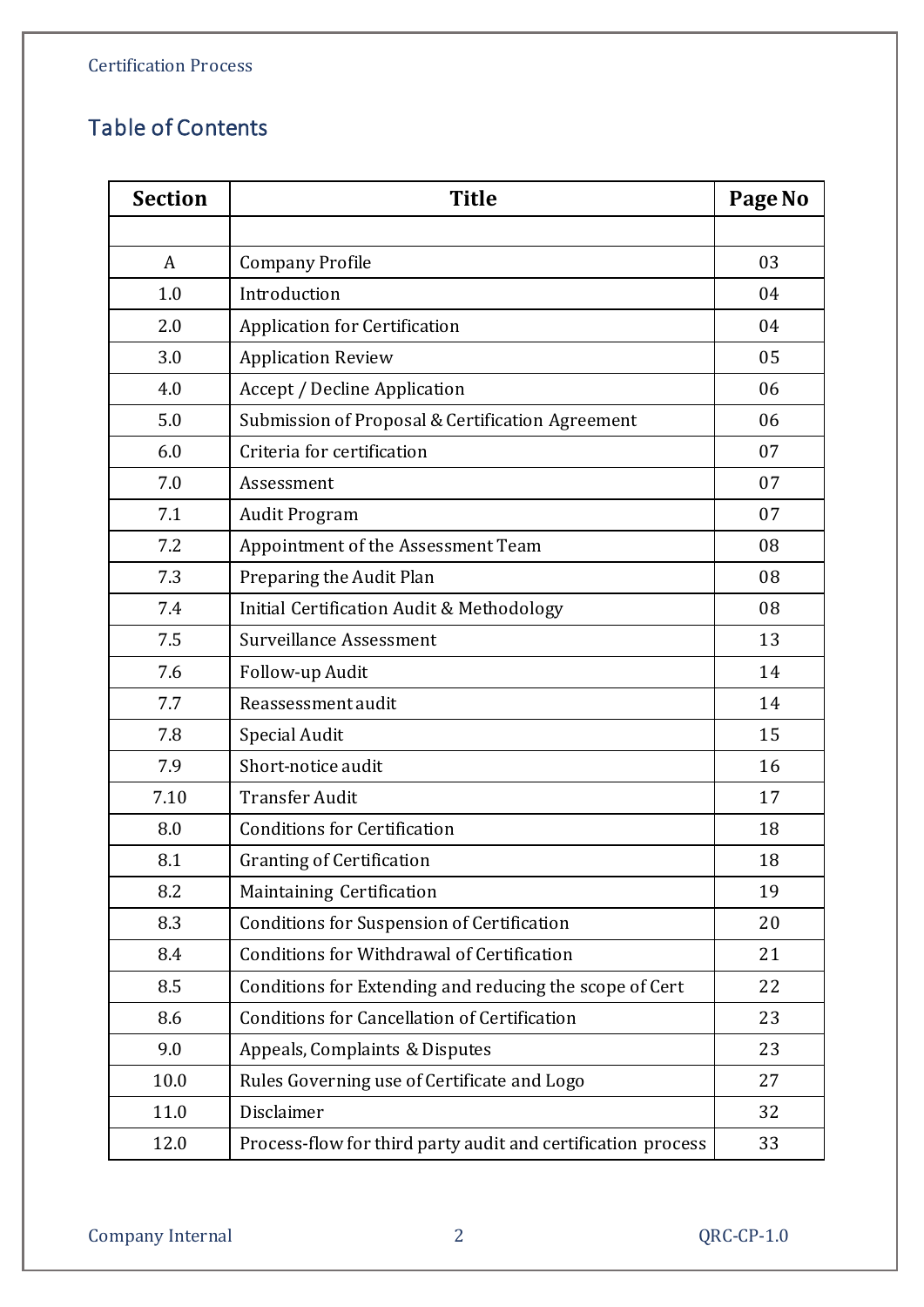# **A. QRC Profile**

## **Overview of the Company:**

QRC – As the forerunners in Cyber Security Space, we support our customers to gain confidence on their compliances w.r.t Data Security and Privacy frameworks to protect their sensitive data from all Internal / External Threats and manage the confidentiality, Integrity, availability, Security, Privacy of such information systematically.

Established in 2015 by Mr. Vamsi Krishna Maramganti, within 5 Years, QRC has made deep inroads into the Payment Card Industry Certifications globally by delivering 100% Quality Services and Integrated solutions in the Data Security & Privacy domain.

QRC is one of the leading Multi-National Information Security Assurance Firm having served more than 150+ Customers in 20+ Countries across USA, Europe, Middle East & Africa, Asia Pacific.

QRC is an Approved

- Payment Card Industry Data Security Standard Qualified Security Assessor (PCI QSA)
- Payment Card Industry Payment Application Qualified Security Assessor (PA QSA)
- Payment Card Industry 3D Security Assessor (PCI 3DS)
- SWIFT CSCF Assessment Cyber Security Service Provider

Now a days, information has become one of the key components for most of the businesses. If an organization cannot protect this "critical" asset then it may take down the entire business. Time and again we saw so many organizations facing law suits from their consumers and customers which resulted in them exciting the market. Technology is changing very rapidly on a day to day basis and the risk for the data security and privacy is also increasing at the same pace. Keeping up with it is a challenge for all organizations be it large, medium or small.

QRC with proven assessment methodologies, support customers to protect their Data Security and Privacy by provisioning

- Compliance Services
- Security Testing Services
- Assessment / Certification Services

The above services can be availed for Single Compliance Achievement for a shorter period or overall Enterprise Security for a longer duration. QRC understands the Technology better on day to day basis, and adapts to the needs of the customers and acts accordingly. QRC keeps their customers updated with these changes on continuous basis.

We are continuously working towards providing the latest security intelligence, understanding of the latest compliance requirements, IT security and information assurance to our clients. At QRC, we believe there is always a better way to secure our clients business environment. A more valuable way to achieve all security privacy compliances where trust of the client is earned and we are passionate about it.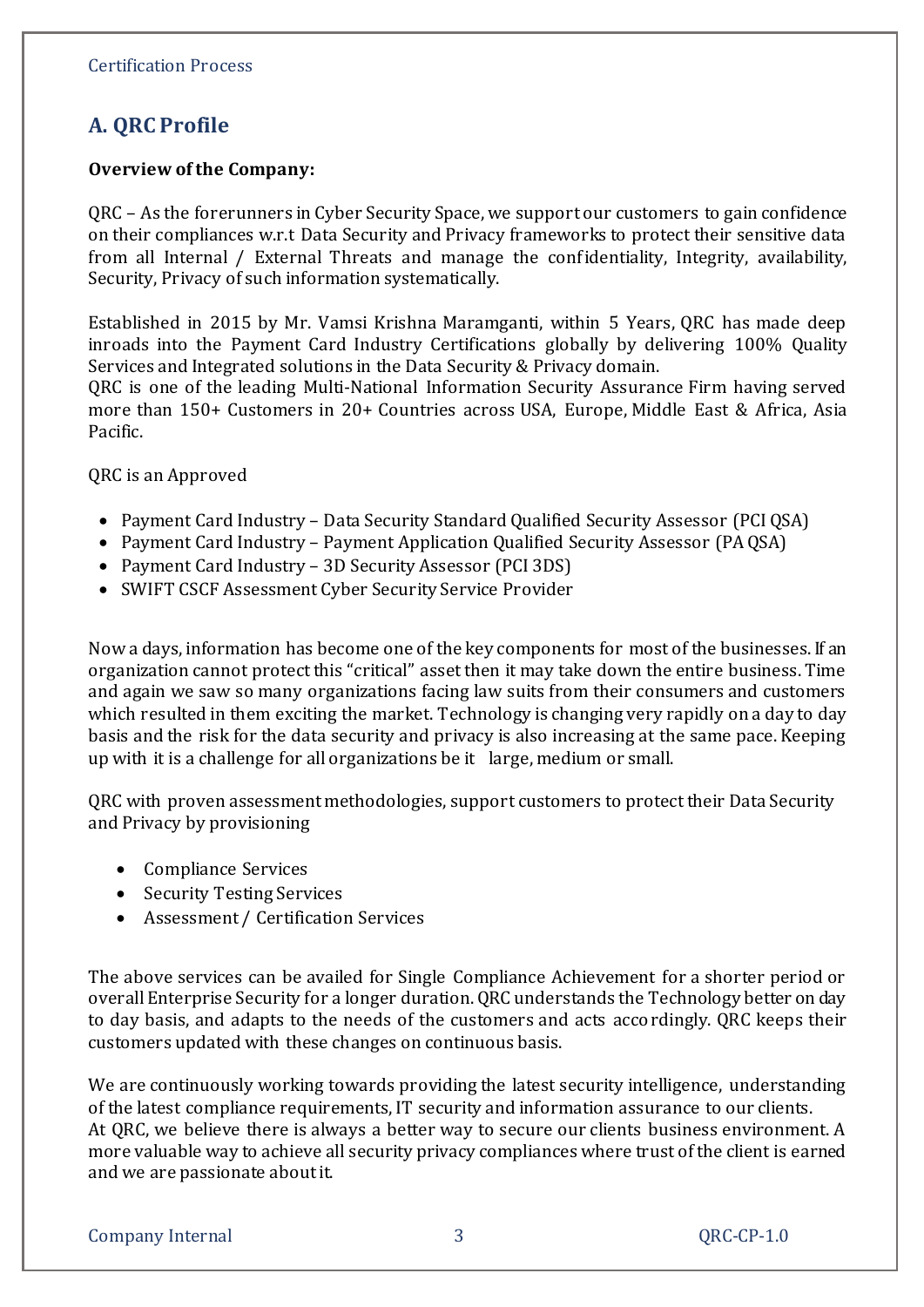## **QRC Work Force:**

The QRC team comprises of more than 45 qualified professionals, with Industry Certifications like CISA, PCI QSA, CEH, ISO/IEC 27001, CCNA, COBIT, PMP etc., QRC team is known Industrywide for its skills, expertise. The key officials engaged in overall operations include Executive Partners, Team Leaders, Strategic Business Partners from various domestic and International levels. QRC has Independent Advisory Committee & Impartiality committee members, who at all times guide QRC leadership team in the right direction to achieve exceptional results.

# **1.0 Introduction**

This document defines the procedure that has to be followed by applicant organizations se eking Certification based on the requirements of relevant management system standards. QRC, on request, will provide any specific information required by the applicant organization.

The other applicable procedures and information that are mandatory for the new applicant like Certification scheme, Appeals and dispute procedure etc., are provided along with the application pack.

# **2.0 Application for Certification**

2.1 QRC is providing certification services to organizations established as legal entities within India and other countries. It is expected that the organizations applying for certification would be registered entities as per applicable laws within their country.

 Any exception regarding legal status would be made only a specific decision o f the QRC keeping in view the legal provisions in the economy in which the organization is established as a legal entity.

- 2.2 Organizations interested to get certification from QRC for their management system can send a request to the QRC. On receipt of the request QRC, will forward the application package to the applicant.
- 2.3 The application package includes the latest copies of the following documents:
	- 1. Certification Process Document.
	- 2. Client Information Form.
	- 3. Any other information needed will be sent as Enclosures.
- 2.4 Any additional explanation needed by the applicant will be provided on receipt of a specific request for the same, including necessary explanations on the specific schemes and scope of accreditation.
- 2.5 Before applying for certification, the applicant organization must have met the following conditions: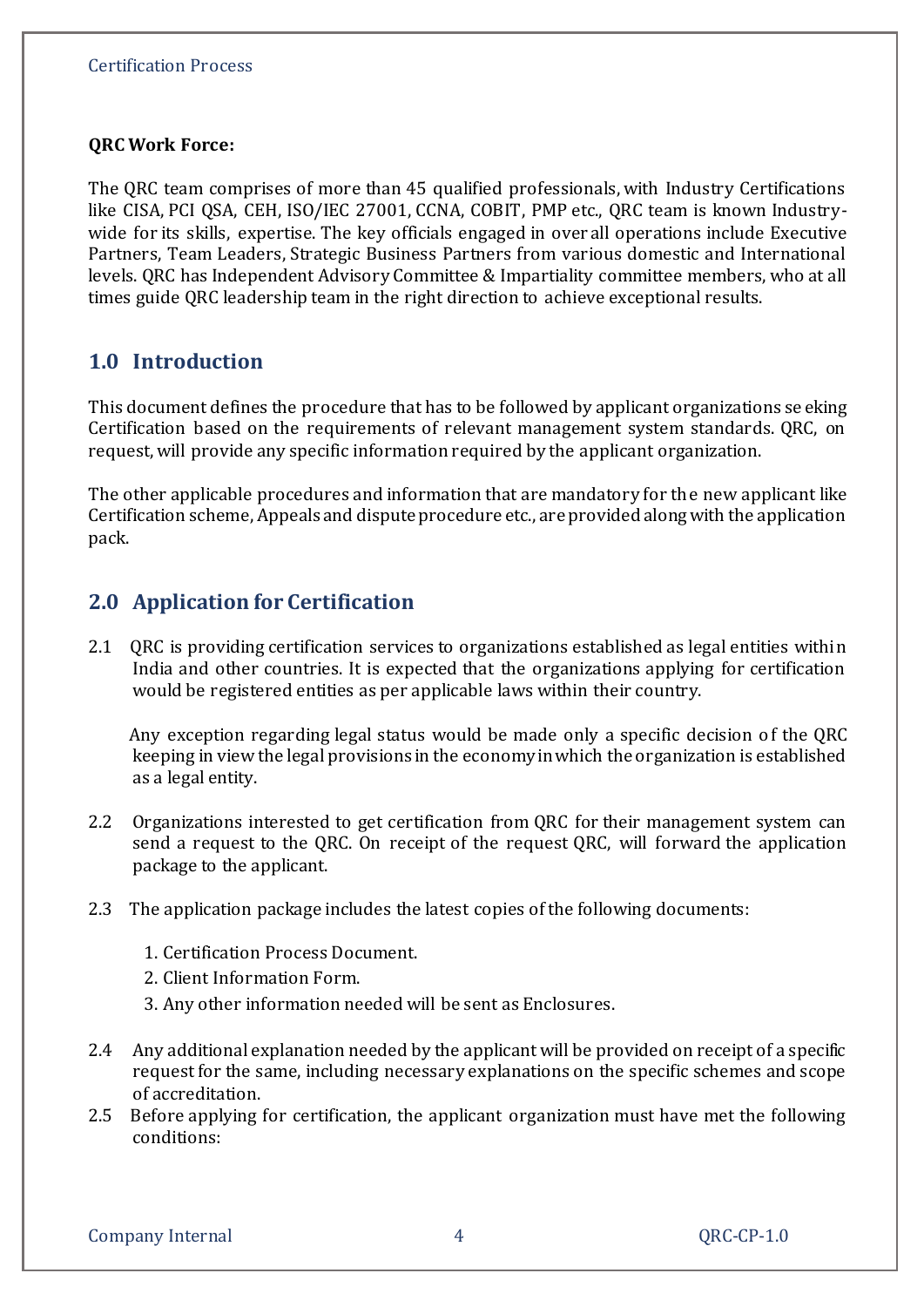- Implement the management systems for at least 3 months**.** This is necessary to assess the ability of the organization to carry out the process as per the documented management system.
- Carried out minimum one internal audit against the applicable criteria of certification, one management review for the documented management system prepared as per relevant management system.
- 2.6 The completed Client information form for certification has to be duly signed by the authorized representative/s of the applicant organization seeking certification and forwarded to the QRC along with necessary documents. QRC reserves the right to seek information on the concerned personnel before deciding to accept the application for further processing. Normally the receipt of the application would be communicated within 5 working days of receipt.

QRC requires that a client fills in client information form for various management systems or provides the similar information through tenders, signed by an authorized representative of the Organization.

QRC would require that the following information is reported in the client information form or enclosed with the application form or sent subsequently prior to onsite audit:

- General features of the applicant such as corporate entity, name, addresses, legal status and where relevant, human and technical resources.
- General information concerning implemented management system and the activities covered and seeking the scope for certification (Sometimes this may need revision)
- Description of the systems (products/processes/services) to be certified and the standards or other normative documents applicable to each.
- Copy of the systems manual and where required the associated documentation.

The information gathered from the application is used for the preparation of on-site assessment, where required and is treated with appropriate confidentiality. This information enables evaluation of the nature of the Organization's business and the activities that support it.

# **3.0 Application Review**

Before proceeding with the audit, QRC will conduct a review of the application (or) tender and supplementary information for certification to ensure that:

- a) The information about the applicant organization and its management system is sufficient for the conduct of the audit;
- b) The requirements for certification are clearly defined and documented, and have been provided to the applicant organization;

Company Internal 5 QRC-CP-1.0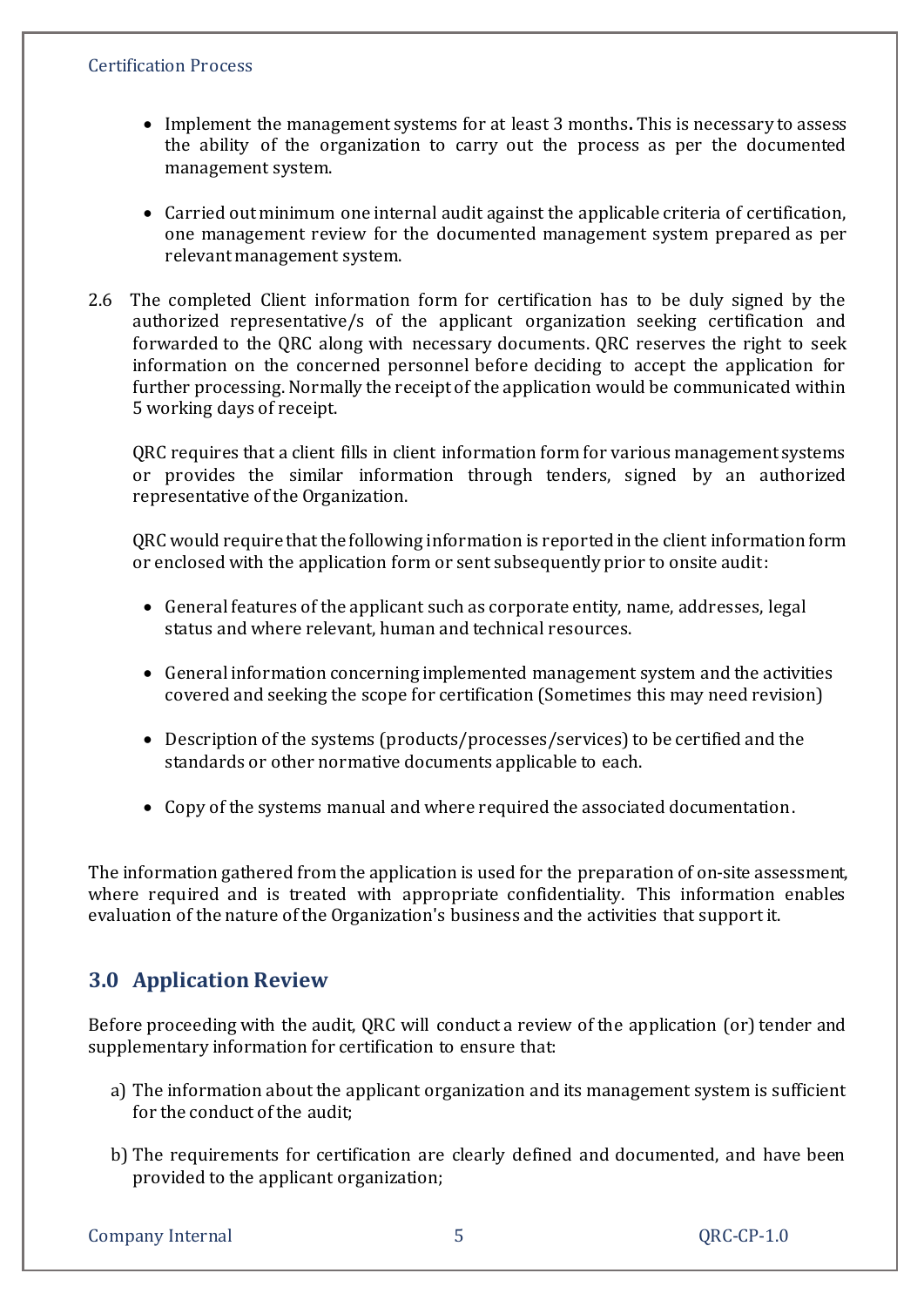- c) Any known difference in understanding between the QRC and the applicant organization is resolved; and communicated to the organization.
- d) QRC has the competence and ability to perform the certification activity with respect to the scope of certification sought, the location(s) of the applicant organization's operations, time required to complete audits and any other points influencing the certification activity are taken into account (language, safety conditions, threats to impartiality, etc.);
- e) Records of the justification for the decision to undertake the audit are maintained.

# **4.0 Accept / Decline Application**

Following the application review of the application, QRC will either accept or decline an application for certification. Adverse decision of the QRC would be communicated with reasons for rejecting the application.

# **5.0 Submission of Proposal & Certification Agreement**

Based on this information Support staff of Business development will prepare a proposal and send to the applicant organization along with Certification Agreement where QRC specified the requirements for the certification.

In case of tenders, upon receiving the Letter of Acceptance from the client, the entire information is reviewed and additional information is sought for exact estimation of mandays and competence.

Further processing of application shall be taken up on receipt of acceptance of the proposal and confirmation that the "Certification agreement" is acceptable. Upon acceptance of QRC proposal the applicant organization needs to submits the 'Certification agreement "duly signed.

Upon receipt of 'Certification Agreement', QRC will provide portal access to the applicant organization. Necessary information like user name and passwords will be communicated to the concerned persons of the applicant organization.

Client needs to upload their relevant management system documents in the portal for review by QRC auditors before stage 1 audit to provide a better focus on the scope of the audit. The adequacy of the management system documentation with respect to implementation is reviewed during the offsite assessment and if found deficient appropriate comments are communicated to the auditee through Stage I report. (Optional)

Any organization that is registered as a legal entity in India / other nations shall be eligible for applying for the certification. However, locations outside the India would be included in the certification process depending on the nature of activities carried out in those locations .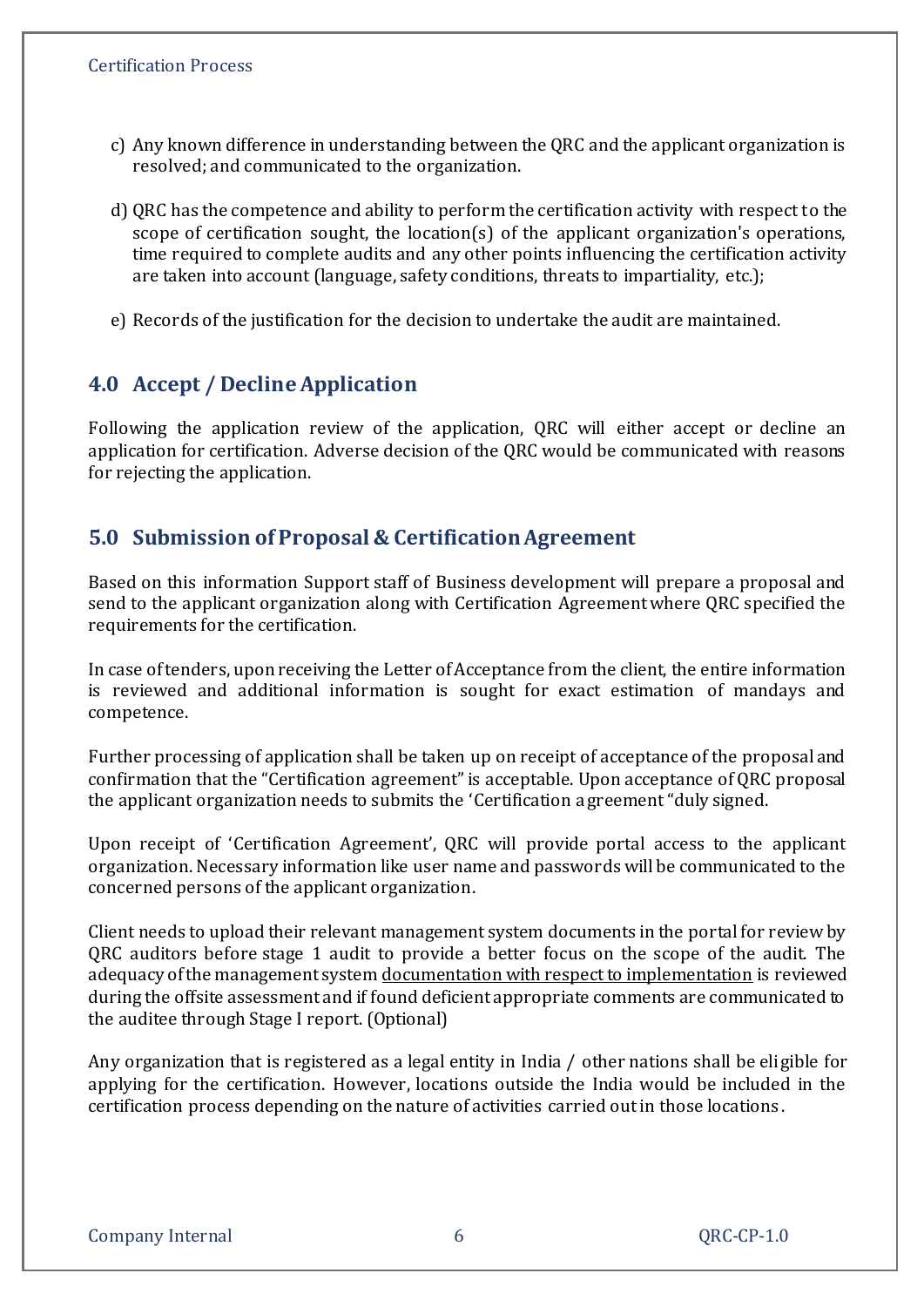# **6.0 Criteria for certification**

QRC shall adopt and document the Certification criteria for organization based on relevant management system standard. Ex: ISO/IEC 27001 and ISO/IEC 27701 etc.,

## **6.1 Communication of changes to the Criteria**

- 6.1.1 Any change in the criteria shall be notified to the certified organization by registered (AD) post / email other means and a suitable time frame shall be given for implementing the modified criteria. Any transition policy announced by the accreditation body would be adopted by the QRC and Communicated to the certified clients. The certified organization shall communicate their objection, if any, acceptance in writing by registered post / email other means within 30 days of the receipt of the amended criteria. If the communication is not received within 30 days, it will be presumed that the certified organization is not willing to adopt the changed criteria.
- 6.1.2 The implementation of the changed criteria shall be verified during the surveillance assessment of each client. In the event of any major change in the criteria, the QRC reserves the right to carry out an additional assessment.
- 6.1.3 In the event that a certified organization is not willing to adopt the changed criteria, it is allowed to opt out of the certification and the certificate is withdrawn with effect from the date of the implementation of revised criteria.

# **7.0 Assessment**

#### **7.1 Audit program**

- a. QRC prepares a tentative audit program for the organization for next three years immediately after the application review. Which includes initial two stage audits, surveillance audit and renewal audit date prior to expiration of the certificate.
- b. During any stage of the certification cycle this program may change due to the changes in the organization. It is the responsibility of the certified organization to inform QRC about any changes related to
	- a) the legal, commercial, organizational status or ownership,
	- b) organization and management (e.g. key managerial, decision-making or technical staff), collaborations and mergers,
	- c) contact address and sites, size of the organization,
	- d) scope of operations under the certified management system, and major changes to the management system and processes.

During the stage 1 audit, Team Leader confirms this audit program. He can make amendments in the audit program and the same will submit to QRC.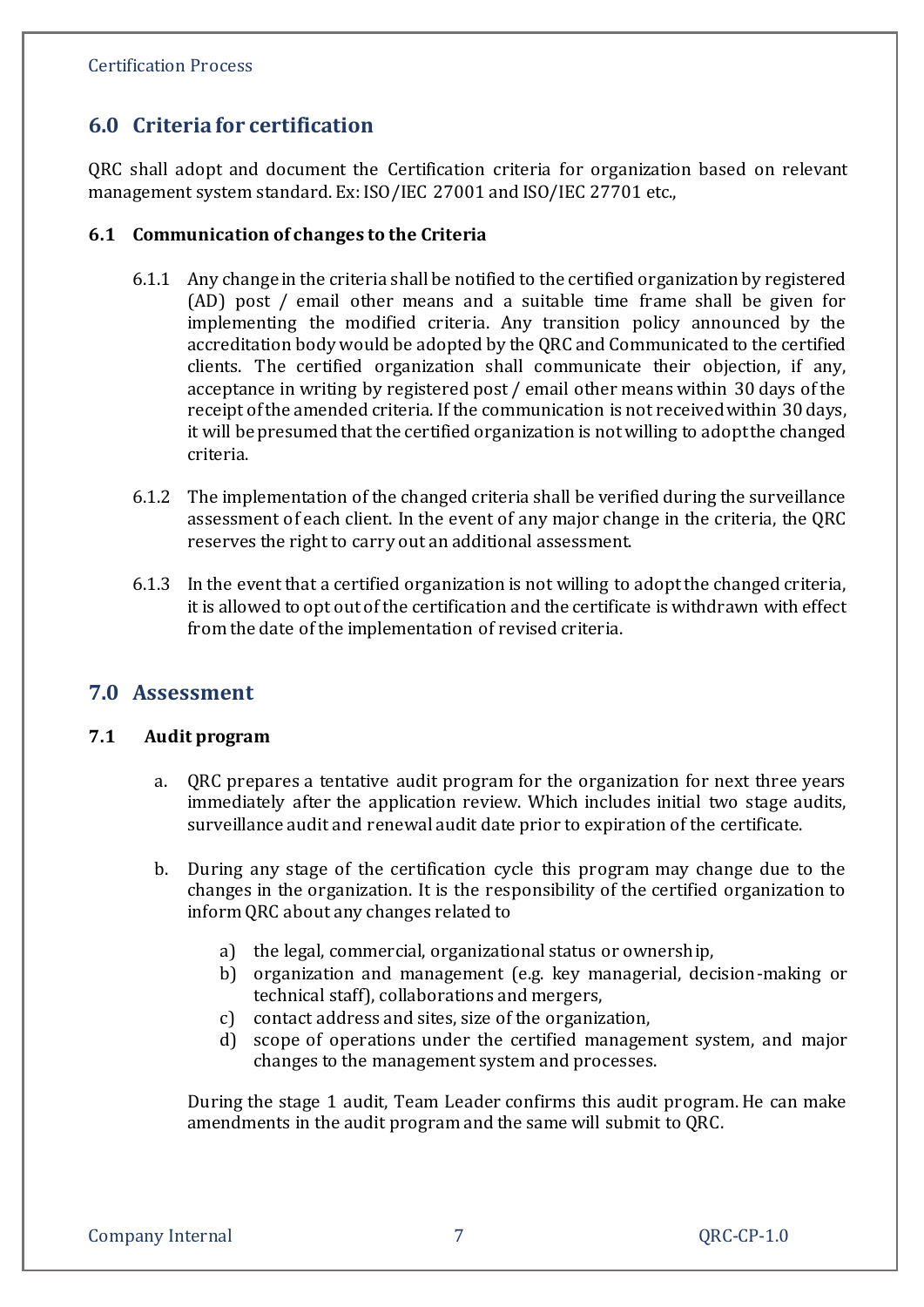#### **7.2 Appointment of the Assessment Team**

- 7.2.1 The assessment team, consisting of a Team Leader and the members, is identified by the QRC from the pool of assessors and experts as per their availability.
- 7.2.2 The names of the members of the audit team, along with their profile and details of any current affiliations, shall be communicated to the organization along with the audit schedule giving them a time of two working days to raise any objection against the appointment of any of the team members. Any objection by the organization against any of the team members must be accompanied in writing with adequate grounds for the objection. QRC will evaluate the objection and decide whether to change the team member or to overrule the objection raised by the organization.
- 7.2.3 Efforts are made to ensure that the team is kept intact throughout the assessment process. If there is any change in the composition of the team members, the same shall be communicated to the certification body for their acceptance.
- 7.2.4 The team members are required to maintain confidentiality of the sensitive information about the operation of the applicant organization obtained as part of the assessment process.

#### **7.3 Preparing the audit plan**

- 7.3.1 Based on the draft audit program detailed audit schedule for each audit appropriate to the objectives and scope of the audit will be prepared by Team Leader / any competent person in that relevant management system in concurrence team leader before 7 working days and communicated to client organization for their acceptance.
- 7.3.2 While Preparing this schedule, the team leader will take care of the individual persons knowledge and skills, experience in the related sector specific requirements.
- Note: QRC will consider this audit team approved by the client, unless otherwise notified within 2 working days.

## **7.4 Initial Certification Audit**

#### **The certification audit is carried out in 2 stages:**

- **a) Stage I**
- **b) Stage II**

QRC Methodology of Audit:

- 1. Interviews with the Personnel
- 2. Document reviews
- 3. Observation of the process, actions

Company Internal 8 QRC-CP-1.0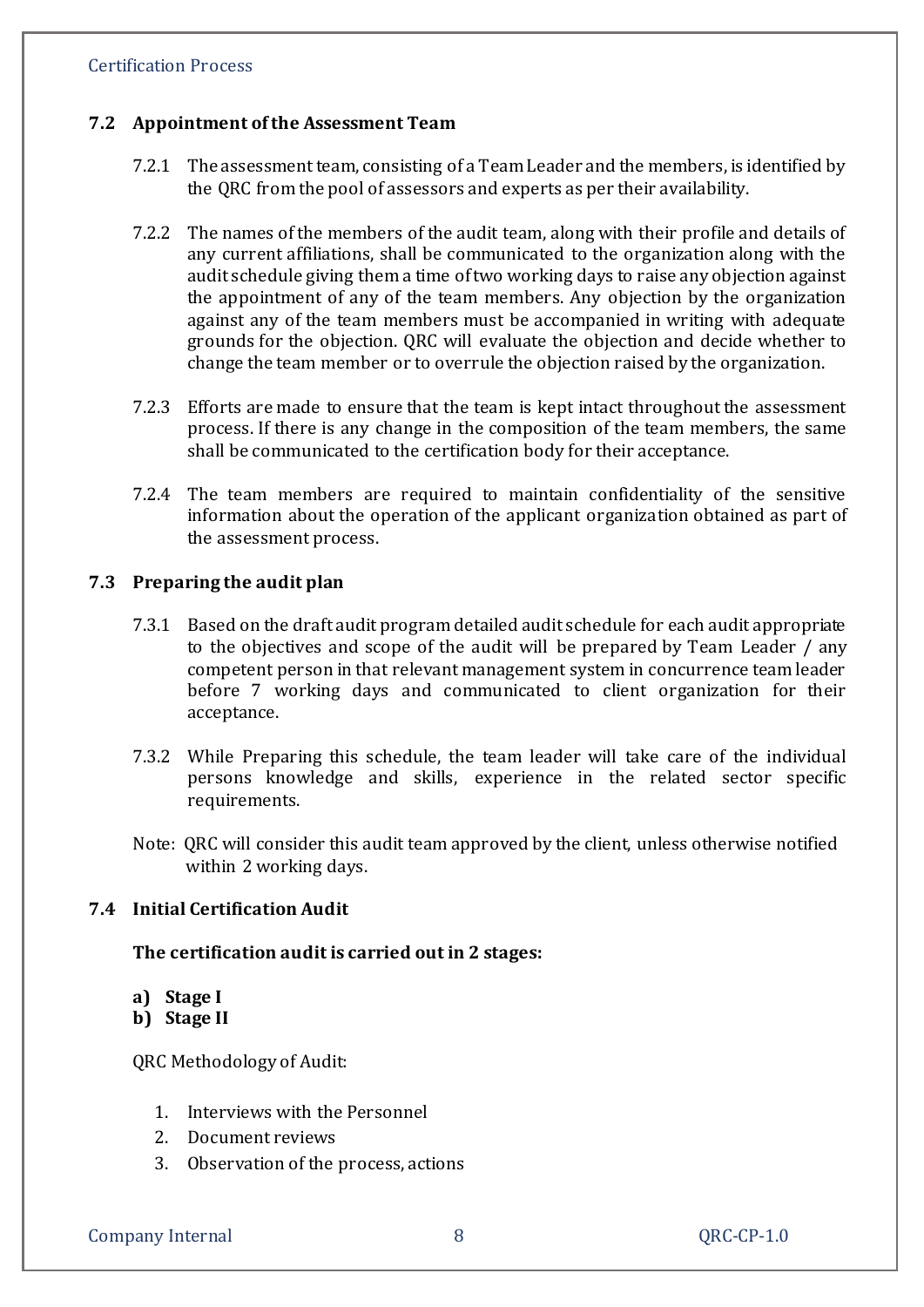- 4. Observe the system settings, configurations
- 5. Sampling

Wherever above said methods applicable.

#### **7.4.1 Stage I Audit:**

The following activities shall be performed during the Stage I audit:

a) to audit the client's management system documentation;

- b)to evaluate the client's location and site-specific conditions and to undertake discussions with the client's personnel to determine the preparedness for the stage 2 audit;
- c) to review the client's status and understanding regarding requirements of the standard, in particular with respect to the identification of key performance or significant aspects, processes, objectives and operation of the management system;
- d) to collect necessary information regarding the scope of the management system. processes and location(s) of the client, and related statutory and regulatory aspects and compliance (e.g. quality, environmental, legal aspects of the client's operation, associated risks, etc.);
- e) to review the allocation of resources for stage 2 audit and agree with the client on the details of the stage 2 audit;
- f) to provide a focus for planning the stage 2 audit by gaining a sufficient understanding of the client's management system and site operations in the context of possible significant aspects;
- g) to evaluate if the internal audits and management review are being planned and performed, and that the level of implementation of the management system substantiates that the client is ready for the stage 2 most.

QRC conducts the stage 1 audit at the client's premises in order to achieve the objectives stated above.

Stage 1 audit findings will be documented and communicated to the client in the form of Audit Report by the Team Leader. The same shall be submitted for technical review within 5 working days.

At the end of stage I audit, recommendation may be any one of the following depending upon the findings during the audit: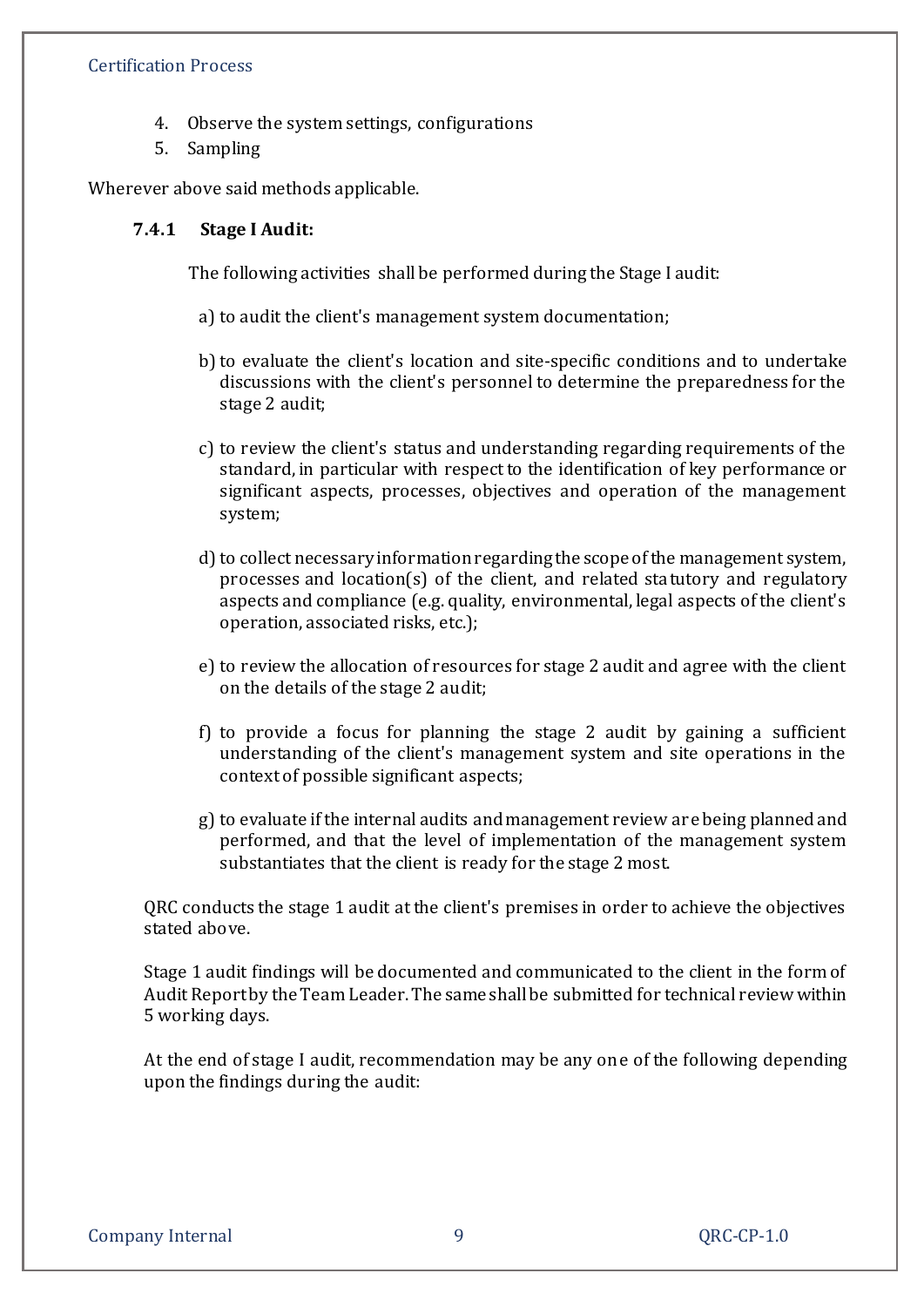| l 1 l | Can proceed for Stage-2 Audit                                                                           |
|-------|---------------------------------------------------------------------------------------------------------|
|       | Can Proceed for Stage-2 Audit after complying with all the deficiencies<br>identified during this Audit |
|       | Follow-up Audit                                                                                         |

Adequate consideration shall be given to the time required by the client to resolve the areas of concern identified and accordingly Stage II audit shall be planned. The Stage II audit shall preferably be completed within 90 days from the Stage I audit so that the findings of Stage I audit still remain valid. QRC seek confirmation along with the action taken report from the client related to actions initiated to resolve the areas of concerns raised during the stage 1 within 90 days. Upon receipt of confirmation and acceptance only stage II audit will be initiated. If the documentation is determined to be meeting the certification criteria, after review of the changes made, QRC may seek evidence of implementation of changes to the system by the applicant organization.

If the organization is not able to conduct stage II audit within 90 days , it will lead to re conduct of stage 1 audit. QRC can take the decision on conducting fresh stage 1 audit with due consideration given to needs of the client to resolve the issues. Scheme Manager have the authority to extend the time interval between Stage 1 & Stage 2 audit case to case basis.

## **7.4.2 Stage II Audit:**

Stage II audit shall cover all relevant functions / processes and clauses of the relevant management system. The audit is to be carried out on sampling basis. The audit team shall ensure that the sampling is relevant and adequate to represent the true picture of the status of Management System.

The purpose of the stage 2 audit is to evaluate the implementation, including effectiveness, of the client's management system. The stage 2 audit will take place at the site(s) of the client. It will include at least the following:

a) Information and evidence about conformity to all requirements of the applicable management system standard or other normative document;

b) performance monitoring, measuring, reporting and reviewing against key performance objectives and targets (consistent with the expectations in the applicable management system standard or other normative document);

c) the client's management system and performance as regards legal compliance;

d) operational control of the client's processes;

e) internal auditing and management review;

f) management responsibility for the client's policies;

Company Internal 10 Company Internal 20 COME 20 QRC-CP-1.0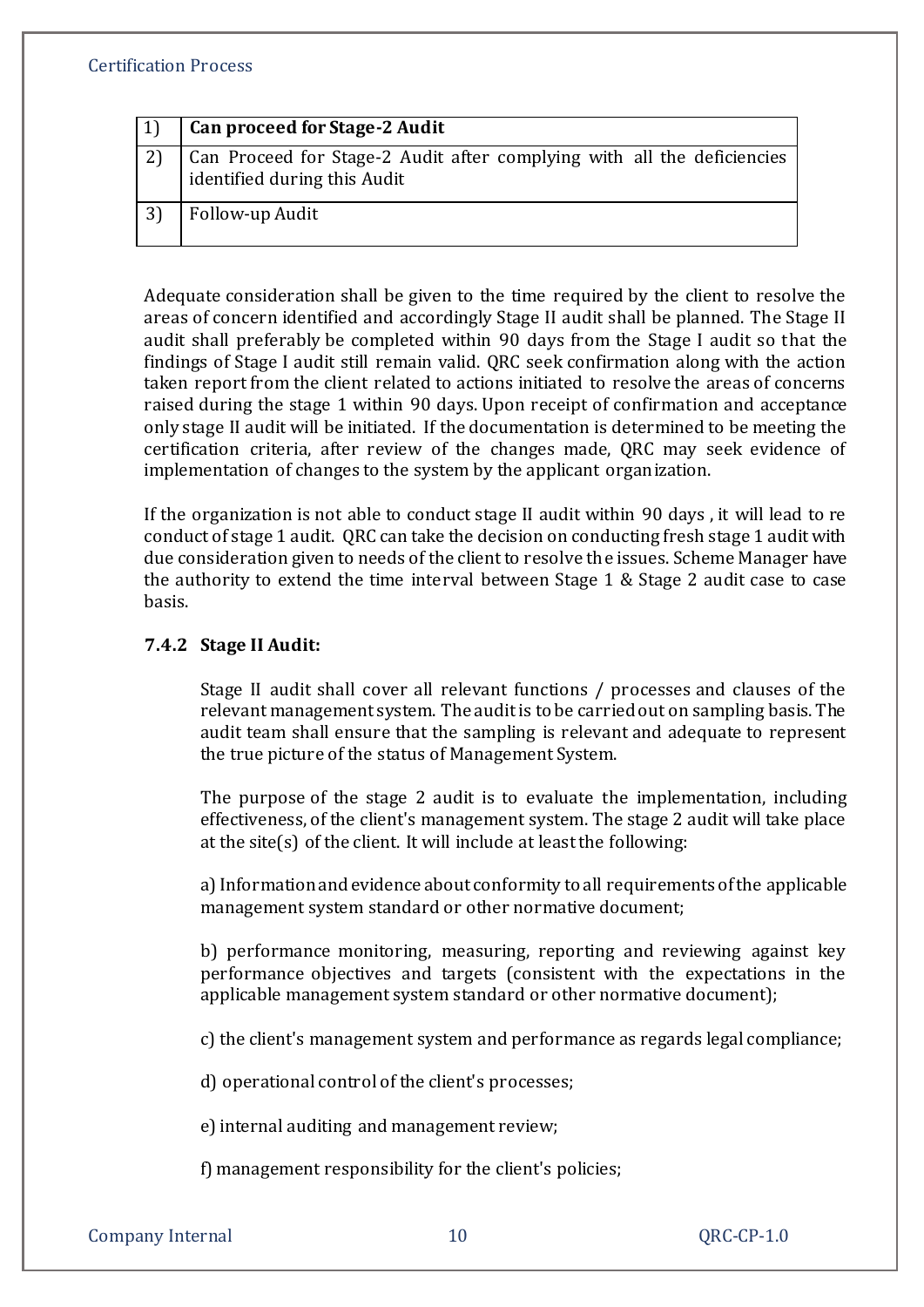g) links between the normative requirements, policy, performance objectives and targets (consistent with the expectations in the applicable management system standard or other normative document), any applicable legal requirements, responsibilities, competence of personnel, operations, procedures, performance data and internal audit findings and conclusions.

During the assessment or on demand at any time, the organization shall provide unrestricted access to the documents that pertain to the certification process and the scope applied for. Access shall also be provided to the records of the customer complaints, along with corrective action and the method of verifying the effectiveness of the corrective actions.

If the Team Leader finds that audit cannot be completed in the given time, he may extend the time to complete the audit to cover all relevant functions & processes.

The audit team analyzes all information and collected objective evidence through auditor notes during the audit to review the audit findings and agree on the audit conclusions.

The outcome of a certification audit or renewal audit is decided based on the audit findings including nature of non-conformities noted during the audit.

There are four possible outcomes from the Certification/Renewal audits:

Recommendation for certification

- a. Recommendation for certification subject to closure of the Non-conformities.
- b. Limited re-audit or follow-up visit at a later date based on the findings.
- c. No recommendation for certification, which usually means that a complete reaudit is necessary.

For (b) and (c) above, additional fee and expenses will be charged

Note: The certificate cannot be recommended in case of any unresolved non-conformities identified during the audit.

Note: In situations where Management System does not reflect the scope intended by the auditee to be covered in the certificate of registration, the Team Leader is required to resolve it by discussing with the auditee and the H.O. as necessary. The Team Leader shall discuss carefully the exact scope of the certification with the auditee before commencing the audit. This scope will be further scrutinized at the H.O. H.O. may amend the same in consultation with the auditee and the Team Leader. The auditee is advised about this procedure at the closing meeting.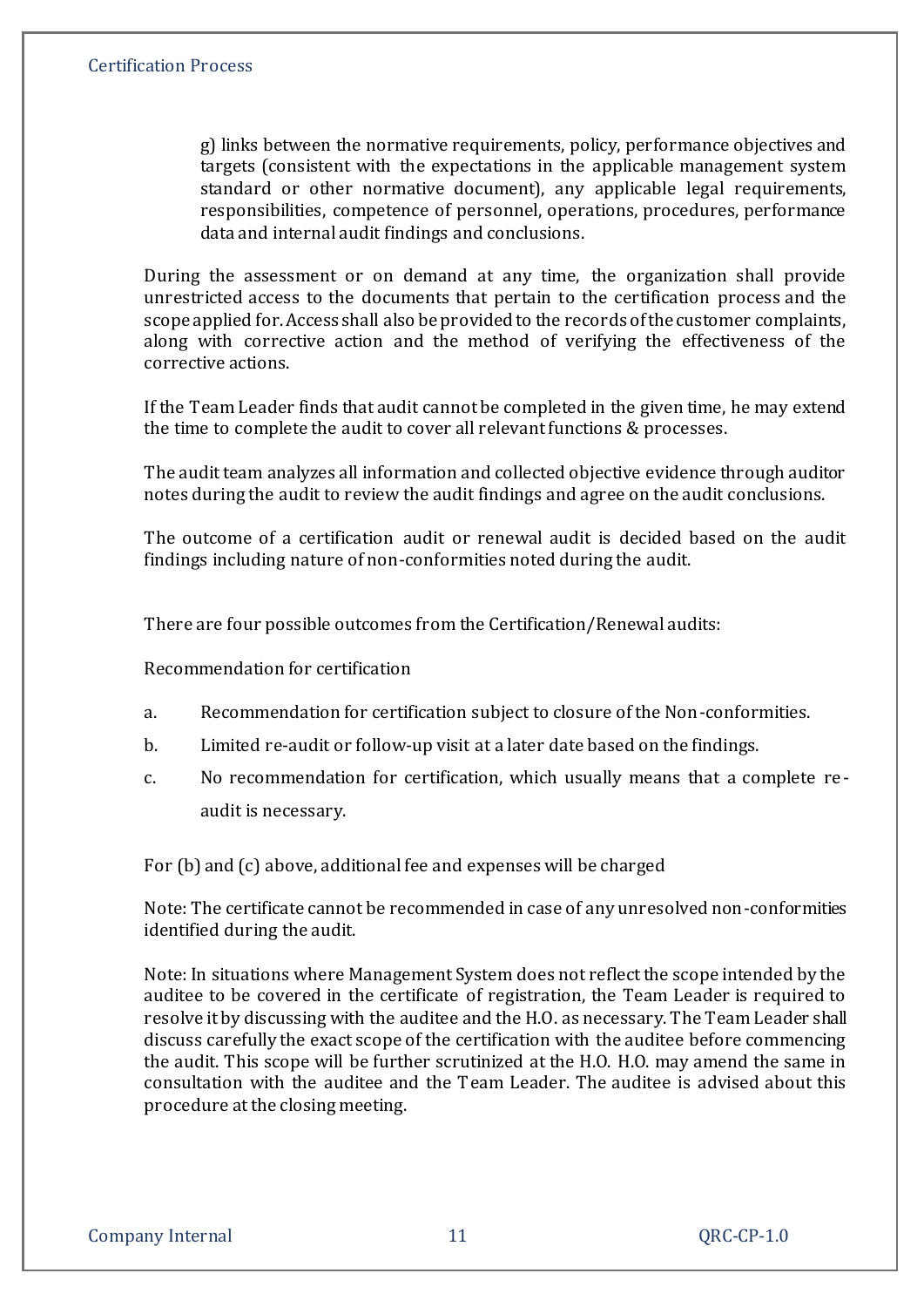In case the Management System is found not complying with the relevant standard at the end of the audit then the Team Leader shall recommend a follow-up visit (partial assessment) or full re-audit depending upon the degree of noncompliance (Major ).

| Timelines for NC Submission and closure |                                                                                                  |                                                                                                                                                                         |  |  |  |  |
|-----------------------------------------|--------------------------------------------------------------------------------------------------|-------------------------------------------------------------------------------------------------------------------------------------------------------------------------|--|--|--|--|
|                                         | <b>Major NC</b>                                                                                  | <b>Minor NC</b>                                                                                                                                                         |  |  |  |  |
| Submission of Corrective Action plan    | 30 days                                                                                          | 60 days                                                                                                                                                                 |  |  |  |  |
| Acceptance of CAP by QRC                | 15 days                                                                                          | 15 days                                                                                                                                                                 |  |  |  |  |
| Closure Verification                    | the<br>Based<br><sub>on</sub><br>Visit<br>Onsite<br>within 60<br>days<br>from the date of<br>NC. | the<br>Based<br><sub>on</sub><br>Documented<br>evidences<br>the<br>Based<br><sub>on</sub><br>Onsite Visit<br>Decided based<br>on<br>the Nature<br>and<br>number of NC's |  |  |  |  |
| Effectiveness of the Corrective Actions | Subsequent visit                                                                                 | Subsequent visit                                                                                                                                                        |  |  |  |  |
| NC during Recertification               | Before Certificate expiry date                                                                   |                                                                                                                                                                         |  |  |  |  |
| Extension of NC period                  | 30 Days with special approval                                                                    |                                                                                                                                                                         |  |  |  |  |

If major NCs are identified during the certification/Renewal/Surveillance audit then a follow up audit or Re-audit shall be recommended.

Non-conformities shall be categorized by the auditors into **Major and Minor**.

# **Non-conformity is considered to be Major:**

When an applicable requirement of the relevant standard criterion is violated or deficient to such an extent that it can be reasonably concluded as absence of, or failure to implement and maintain the requirement concerned.

# **Non-conformity will be categorized as Minor:**

Based on the objective evidence if it is found that there is only a lapse identified in a stray case and has not actually lead to a system breakdown. However, the situation does require identification and implementation of an appropriate action by the organization, to ensure that there is no continued or further non-conformance in respect of the requirement concerned.

A significant number of minor non-conformities in any one area of the requirements would normally constitute a major non-conformity.

A closing meeting shall be held on completion of audit and Audit conclusions communicated to the auditee along with the NC's reported, if any. Team Leader takes the approval on the NC reports at the time of closing the audit. Team Leader will prepare formal audit Report and submitted to client for their acceptance within 5 working days.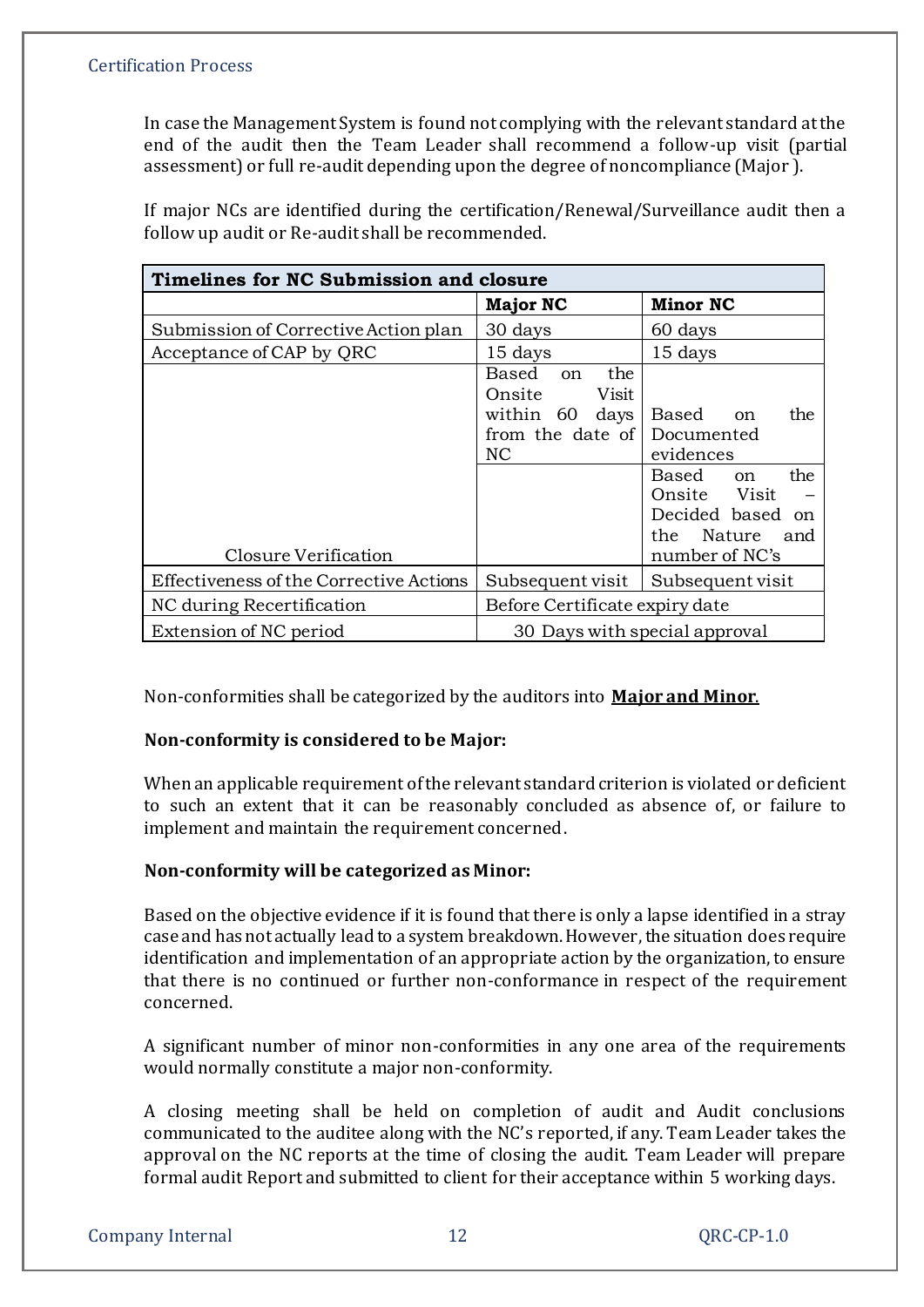# **7.4.3 Certification Decision:**

Team Leader submits audit report along with the supporting auditor notes, necessary documents to HO for Technical Review. Decision makers will make the certification decision on the basis of an evaluation of the audit findings and conclusions and any other relevant information specified in the audit report and other submitted information. The decision makers are in its capacity shall have the right to ask for any further clarifications on the report and information submitted on the applicant's process and the applicant shall not refuse to present such information.

## **7.4.4 Certificate of Compliance**

The Decision makers shall decide to grant certificate of compliance to the applicant organization, only after the applicant organization has met all the conditions specified by the QRC. Two copies of the Certificate of Compliance originals issued to the applicant organization along with covering letter specifies the time schedule for surveillance audit and artwork of the logo's.

The certificate shall include the QRC logo, Accreditation body logo ( if Applicable ) the name of the certified organization, address of the premises of the organization, certificate number, the scope of certification , Approval date of the certification, issue date of the certificate and the date of expiry of the certificate.

The certificate shall be valid for three years and the date of issue and validity is indicated on the certificate.

#### **7.5 Surveillance Assessment**

QRC requires that all certified companies are audited at least twice with an inteIASl of approximately one year from the last date of original certification audit during the period of validity and reassessed totally once in three years. The 1st surveillance audit shall be carried out within 11 months from the last date of Stage II / renewal audit. The purpose is to verify that the approved management system continues to be implemented to consider the implication of changes in the Organization's operation and to reconfirm continued compliance to the applicable standard and other normative documents.

Surveillance audits are conducted at client premises only, but are not necessarily full system audits, so that QRC can maintain confidence that the certified management system continues to fulfill requirements between recertification audits. The surveillance audit programme will include, at least

- a) internal audits and management review,
- b) a review of actions taken on nonconformities identified during the previous audit,
- c) treatment of complaints,
- d) effectiveness of the management system with regard to achieving the certified client's objectives,
- e) progress of planned activities aimed at continual improvement,

Company Internal 13 and 13 QRC-CP-1.0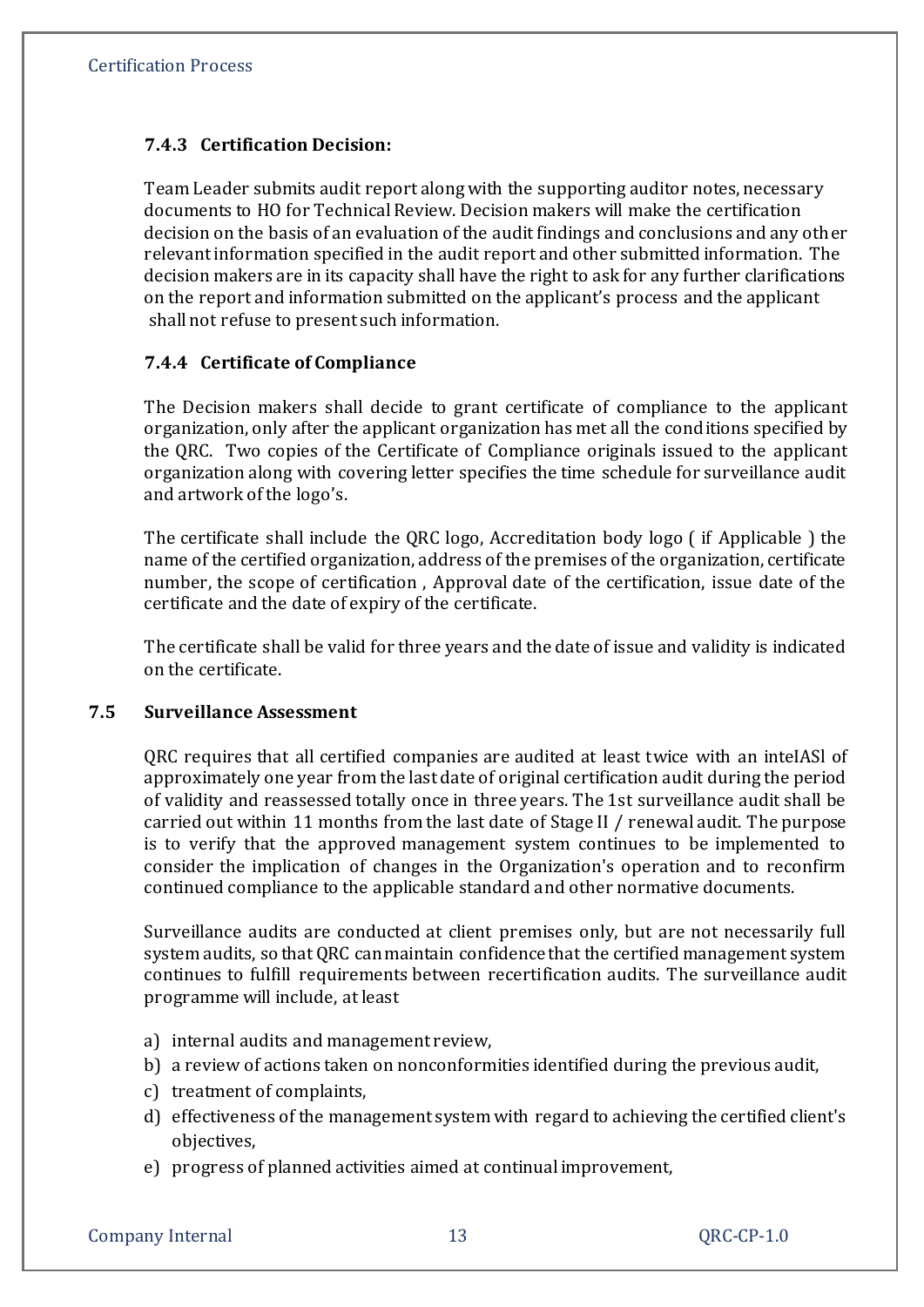- f) continuing operational control,
- g) review of any changes related to System, Process, Documentation
- h) use of marks and/or any other reference to certification.
- i) Statutory and regulatory compliance
- j) Customer satisfaction

However, the audit findings may lead to requirement of additional verification of certain functions/activities other than those included in the original audit plan. Nature and extent of non-conformities found may result in identifying the necessity of

A complete or limited re-assessment,

A follow-up by a re-visit to verify the effectiveness of agreed actions, or A follow-up by verification of documentary evidence to be submitted to QRC. In this case, a follow-up visit may not be necessary.

In some cases, QRC may require verification of effectiveness at the next regular audit.

#### **7.6 Follow-up Audit:**

During the certification audit or surveillance audit if the Team Leader considers that the management system is not complying with the relevant standard then he may recommend a follow-up audit at an agreed time with the auditee to verify the resolving of NCs and other recommendations if any.

During the follow-up audit, the auditor shall audit the relevant part of Management System as recommended in the original audit report of certification or surveillance. Upon satisfactory compliance with the recommendations he may recommend granting of the certificate of registration or continuation of certificate of registration as the case may b e.

#### **7.7 Reassessment / Renewal audit**

Within three months prior to completion of the certification validity term, the certified organizations shall be informed about the reassessment process and the relevant application format shall be forwarded to them.

The purpose of reassessment is to verify overall continuing effectiveness of the Organization's management system in entirety. Reassessment is carried out once in three years. The methodology is same as that of initial audit stage 2. Only in situations where the Management System has not be maintained or repeated breakdown in the system are reported or there are a number of changes in processes or product categories, the Renewal audit shall be carried out in 2 stages (like Initial Audit).

Confirmation is sought from the client regarding any change in the organization structure, nature of activities/product/processes and scope during recertification stage. Also the previous Surveillance Audit reports are referred before scheduling the renewal audit.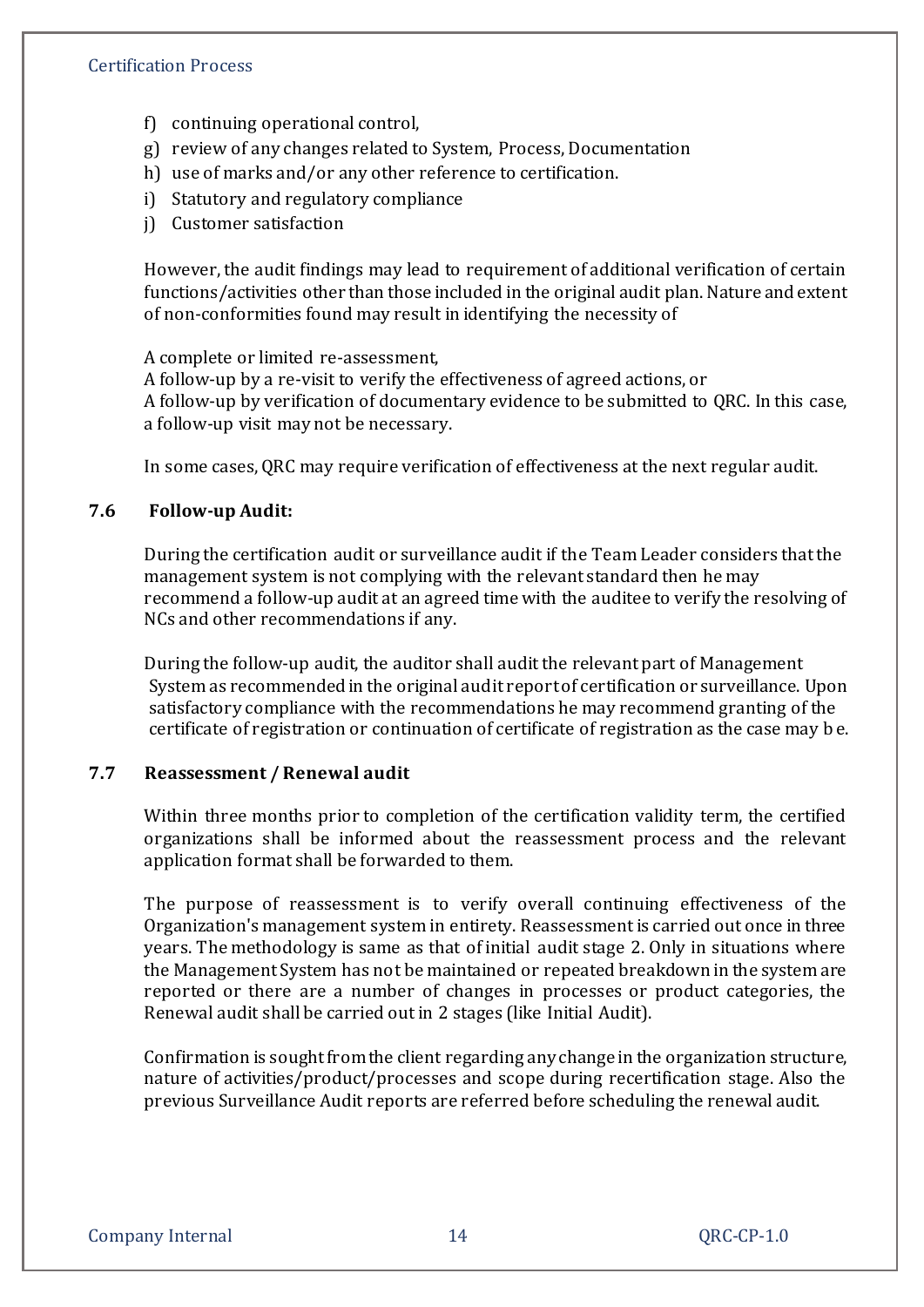Reassessment provides for a review of past performance of the system over the period of certification. Reassessment consists of a review of system documentation and a site audit to ensure:

- a) the effectiveness of the management system in its entirety in the light of internal and external changes and its continued relevance and applicability to the scope of certification;
- b) demonstrated commitment to maintain the effectiveness and improvement of the management system in order to enhance overall performance;
- c) whether the operation of the certified management system contributes to the achievement of the organization's policy and objectives
- d) any other specific needs

Recertification audit activities may need to have a stage 1 audit in situations where there have been significant changes to the management system, the client, or the context in which the management system is operating (e.g. changes to legislation). Contract review personal will decide the need of Stage 1.

In the case of multiple sites or certification to multiple management system standards being provided by the QRC, the planning for the audit will ensure adequate on-site audit coverage to provide confidence in the certification.

Adequate mandays will be utilized for every management system as per Application review document in the case of Integrated audits.

In case early renewal audits are carried out for realignment of different management systems to a single date or to upgrade the system in case of version change, the validity of all the affected management system certificates shall remain for 3 years from the date of approval of the certificate, which is closest to expiration.

The decision on renewing certification shall be based on the results of the recertification audit as well as the results of the review of the system over the earlier period of certification. The complaints received from the users of the certification are also taken into consideration.

The entire process of reassessment including; Application, Application review, proposal submission and certification agreement acceptance, audit plan, selection of team , scheduling of the audit, conduct of audit, report scrutiny and approval by decision makers at QRC shall be completed before the expiry of the original certificate.

If the decision by the decision makers at HO is to continue the certification, a fresh set of Certification documents shall be issued to the organization. Decision making shall be completed prior to the expiry of certificate.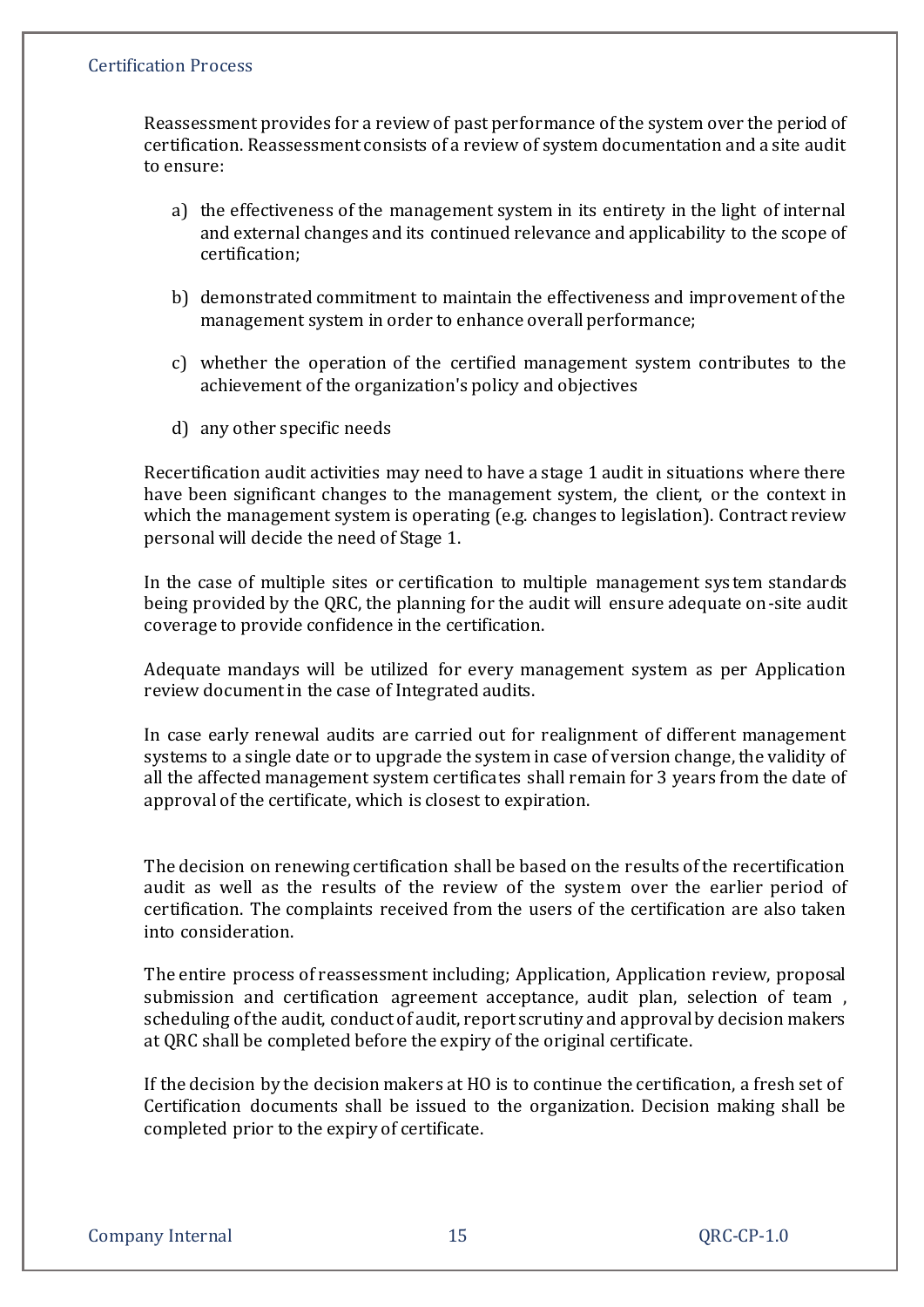# **7.8 Special Audits:**

Special audits shall be carried out under following circumstances:

- 1. Modifications to the existing scope of Management System:
	- a) Modification of scope shall include addition or deletion of activities and are applicable to the following changes in the organization.
	- b) If there is a merger or an acquisition by the client organization
	- c) Addition or deletion of activities
	- d) If there is a request by the client organization

In all of the above cases the QRC review the application for the change and determine the need for carrying out an on-site audit. There is a possibility that the client provides adequate information about the requested change through documentary evidence, which after thorough verification can be considered appropriate for granting the modified scope. In this case the verification of the same shall be done in conjunction with a surveillance audit.

#### **7.9 Short-notice audits**

QRC reserves the right to conduct short notice audits under the following situations:

- a) Complaints from the customers of the client organization or interested parties
- b) Adverse media reports
- c) Company has filed for bankruptcy or has been delisted.
- d) Change in the Management
- e) Change in the location of activities
- f) Scope of operations under the certified management system
- g) Major changes to the management system and processes
- h) Follow up on suspended clients

QRC informs the client in advance about its decision to perform short notice audits based on the any of the above reasons. QRC shall ensure that the team is competent and acceptable to the client since the client may not be in a position to object due to time constraint.

QRC shall ensure that the client is compliant with the requirements of the relevant Management System before recommending continuation of certification.

As a part of agreement, certified organization undertakes to inform QRC within 15 days if any change takes place in any of the aspects of its status or operation that affects its:

a) Legal, commercial or organizational status

b) Organization and management, for example key managerial staff

c) Premises

Company Internal 16 and 16 QRC-CP-1.0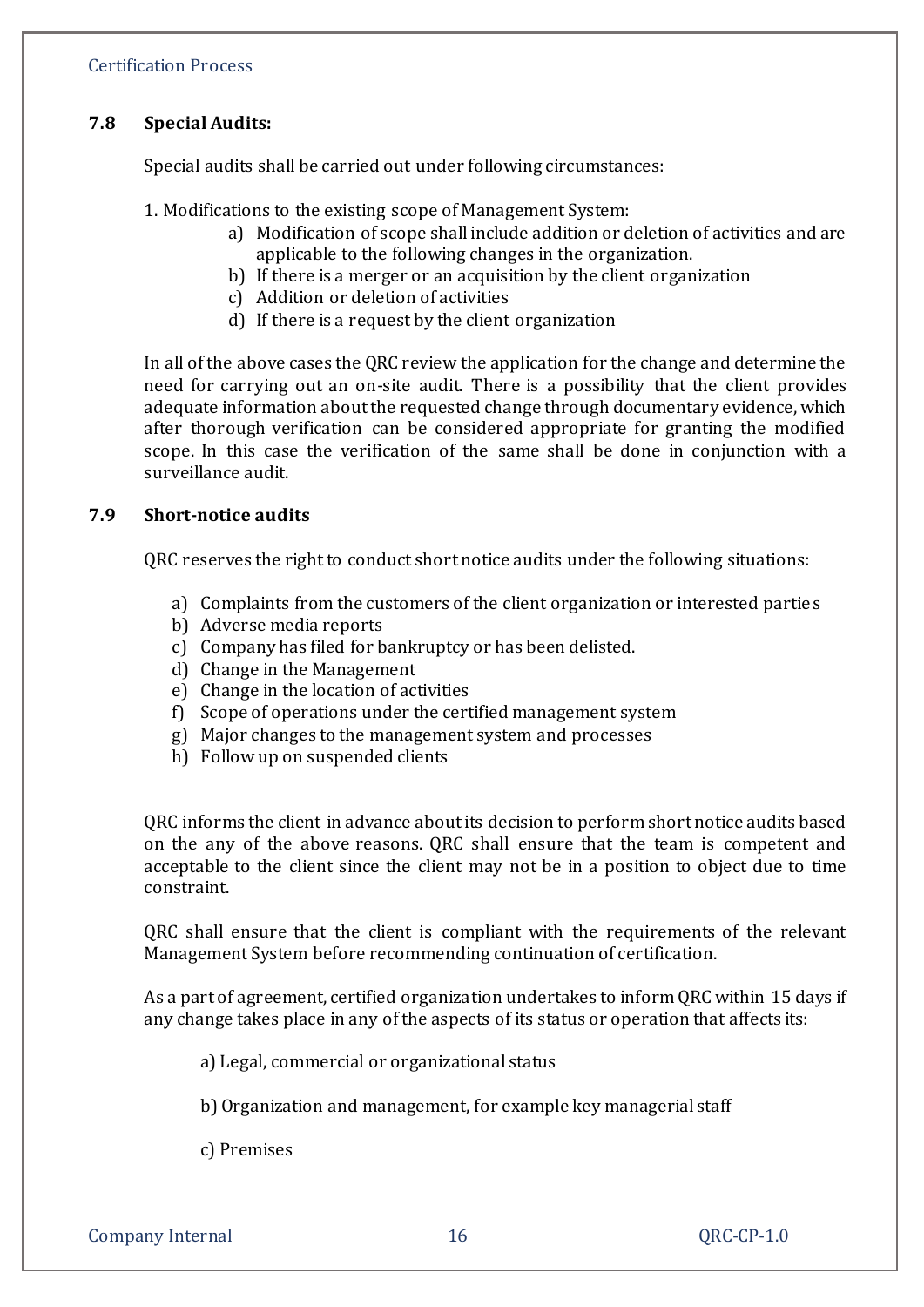d) Personnel, equipment, facilities, working environment or other resources, where significant.

g) Addition of any new branches / sub-contractors, foreign locations where clients are located / operations related to scope given.

# **7.10 Transfer audits:**

QRC also considers the request from the organizations seeking transfer of accredited management system certification issued by another certification body to QRC during the period of the certificate validity.

Whenever QRC receives such requests, business development person will obtain following information from the client:

- a) Obtain complete Client Information
- b) Obtain existing valid certificate
- c) Obtain reason for seeking transfer (telephone conversation, a letter, fax, email documented)
- d) Obtain previous CB audit report and closed non-conformities
- e) Obtain quality manual and procedures

The above information forwarded to application reviewer for their approval along with the necessary documents.

The following aspects are verified during the application review and findings are recorded in the Transfer of Certificate review form:

- a. Verification whether the other CB is covered by an EA , PAC , IAAC or IAF MLA signatory only otherwise limitations are applied depending on the affiliation. Organizations that are holding certifications that are not covered by such accreditations; these are considered as new clients.
	- a.1 Scope requested by the Organization fall within the scope of QRC
	- a.2 reasons for seeking the transfer
	- a.3 validity of certificate in terms of authenticity, scope of activities of management system in respect of site(s) seeking transfer. If practicable QRC shall verify the status of certification and any outstanding non conformities with the loosing CB
	- a.4 a consideration of last assessment / reassessment reports, surveillance reports, outstanding NCs if any and any related documentation / records as desired by the auditor carrying out verification
	- a.5 reviews of complaints and actions taken

Company Internal 17 and 17 QRC-CP-1.0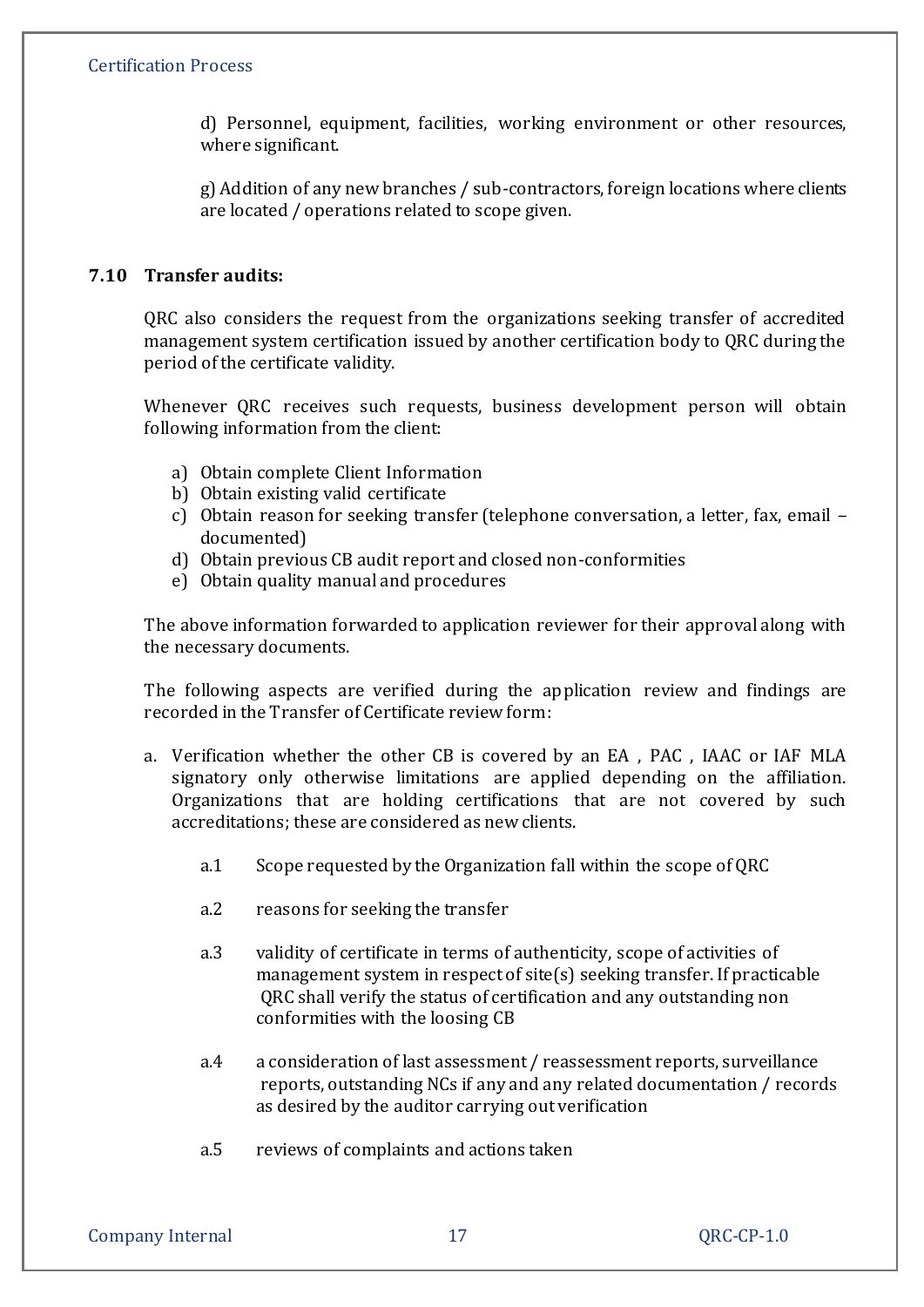- a.6 stage in current certification cycle
- a.7 legal compliance
- a.8 Confirming that there are no negative trends
- b. The objective is to ensure maintenance of integrity of relevant management systems, if it is transferred to QRC. QRC may decide on any additional requirements if required and ensures that the Organization is unduly constrained.
- c. A pre transfer review by an appointed competent person from QRC will comprise of documentation review and a visit to the Organization, if possible. In such cases he won't limit his coverage to documentation. Audit shall be done in all transfer cases for at least 1 manday to cover mandatory areas like Internal Audits, Management Review, Correction, Corrective and Preventive actions, Customer complaints, Legal compliance etc.
- d. Transfer should normally be only of a current valid certificate but in case the certificate is already expired, surveillance is overdue or the CB ceased operation / accreditation is suspended or withdrawn then the client shall be treated as a new client wherein the certification shall be granted only upon successful decision making after completion of audit.

#### QRC ensures that

- Certificates which are known to have been suspended or to be under threat of suspension are not accepted;
- Any outstanding NCs are acted upon and closed by the loosing CB if practicable. CEO may decide and authorize verification and closure of the outstanding NCs for any specific reason
- No further outstanding or potential problems are there as reported by the verifying auditor; CEO will follow the established procedure for granting the certificate with transfer date being the date on which review is complete.
- When in doubt, CEO may decide of process of undertaking certification, which may include assessment as new client or reassessment fully or partially. The Organization is communicated accordingly of the decisions taken & the actions being taken to process certification.

# **8.0 Conditions for Certification**

#### **8.1 Granting of Certification**

8.1.1 The certification is granted to an applicant on completion of assessment as per the provision of Clause 7 of this procedure and after the following conditions has been met by the applicant organization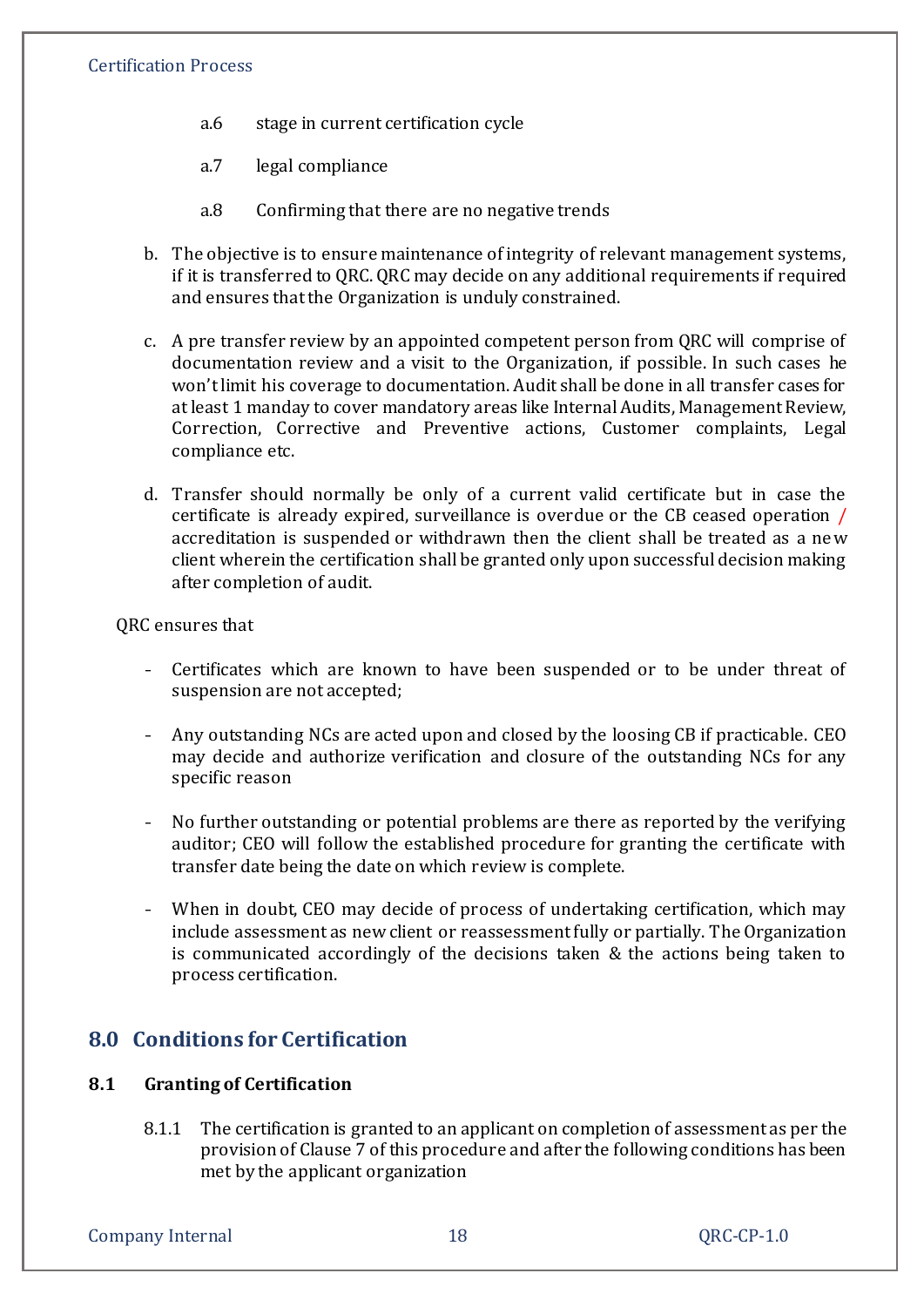- 8.1.2 The applicant meets the criteria of certification and all non-conformities found against the criteria of certification during assessment have been closed to the satisfaction of the QRC in accordance with the guidelines on the subject
- 8.1.3 There are no adverse reports / information / complaints with the QRC about the applicant regarding the quality and effectiveness of implementation of certification system as per the criteria of the QRC.
- 8.1.4 The customers of the applicant organization are satisfied by the product or services offered by the organization and its certification system. QRC may request feedback from selected customers of the certified organization and seek a feedback from stakeholders.
- 8.1.5 The applicant organization has paid all the outstanding dues.
- 8.1.6 The Initial certification shall be for a period of 3 years. Subsequent renewals are for a period of 3 years subject to satisfactory operation and maintenance of Management systems.
- 8.1.7 In the event of any adverse issue arising from the reasons specified at points 8.1.3) and 8.1.4), the applicant organization will be given an opportunity to explain its position in writing to the QRC. The final decision shall be taken in respect of granting of certification / permission to continue the certification on the basis of facts and the results of such presentation by CEO.

#### **8.2 Maintaining certification**

- 8.2.1 The certified organization shall comply with the following, individually or severally. Under these conditions the certification given to the organization shall be maintained for three years.
	- 8.2.1.1 The certified organization continues to meet the criteria of certification and all nonconformities found against the criteria of certification during surveillance assessment have been closed to the satisfaction of the QRC as per laid down criteria.
	- 8.2.1.2 There are no adverse reports / information / complaint with the QRC about the organization regarding the implementation of system as per the criteria laid down by the QRC.
	- 8.2.1.3 The customers of the organization are satisfied by the product or services of the certified organization.
	- 8.2.1.4 The organization has paid all the outstanding dues.
- 8.2.2 In the event of any adverse issue arising from the reasons specified at points 8.2.1.2) and 8.2.1.3) of 8.2.1, the certified organization shall be given an opportunity to explain its position in writing to the QRC. The final decision shall be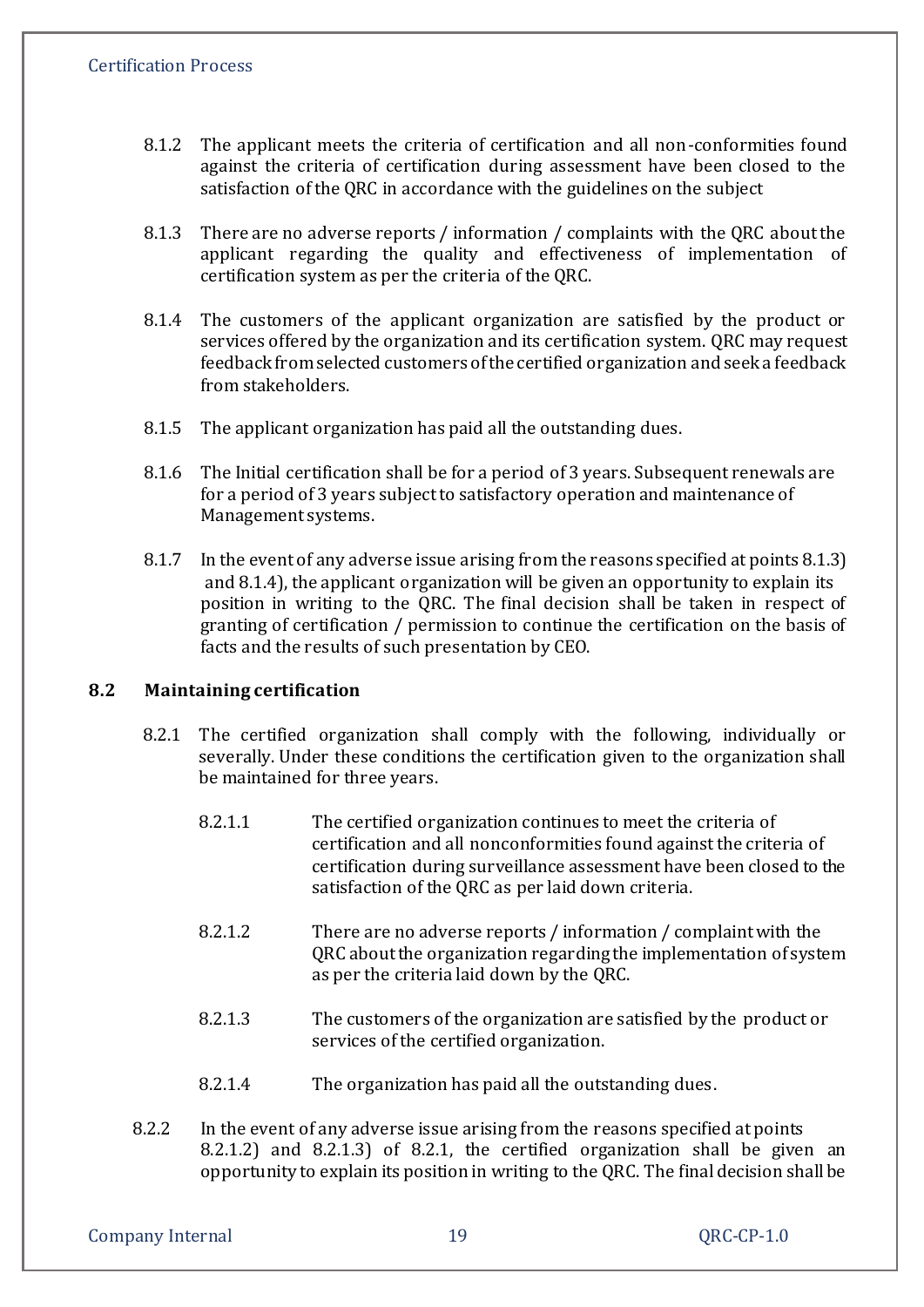taken in respect of maintenance of the certification of approval on the basis facts and the results of such presentation by CEO.

## **8.3 Conditions for Suspension of Certification:**

- 8.3.1 The Certificate of Registration is suspended for a specified period based on the following conditions:
	- 8.3.1.1 Organization does not allow surveillance or recertification audits within the specified time frame;
	- 8.3.1.2 Organization did not complete, correction/corrective actions within agreed time scale;
	- 8.3.1.3 Organization requests for suspension
	- 8.3.1.4 The certificate or logo of QRC is intentionally misused in any way. (the logo of QRC and the accreditation body cannot be used on test reports / certificates);
	- 8.3.1.5 Organization makes incorrect references to the certification status;
	- 8.3.1.6 Organization fails to conform with the agreed standard consistently;
	- 8.3.1.7 Organization fails to comply with the financial requirements of the agreement of certification;
	- 8.3.1.8 Organization undertakes actions which bring QRC into disrepute.
	- 8.3.1.9 Any willful mis-declaration in the application form
	- 8.3.1.10 Willful non-compliance to the terms and conditions specified in agreement.
	- 8.3.1.11 Excessive and or serious complaints against organization from interested parties.
	- 8.3.1.12 Any other condition deemed appropriate by the QRC.
- 8.3.2 In such cases, a formal communication will be made to the Organization in which QRC specify the citing intention to suspend the certificate and ask for remedial measures within a period of 15 days.
- 8.3.3 The certified organization shall be given an opportunity to explain its position in writing to the QRC. The final decision shall be taken in respect of suspension of the certificate of registration on the basis facts and the results of such presentation by CEO.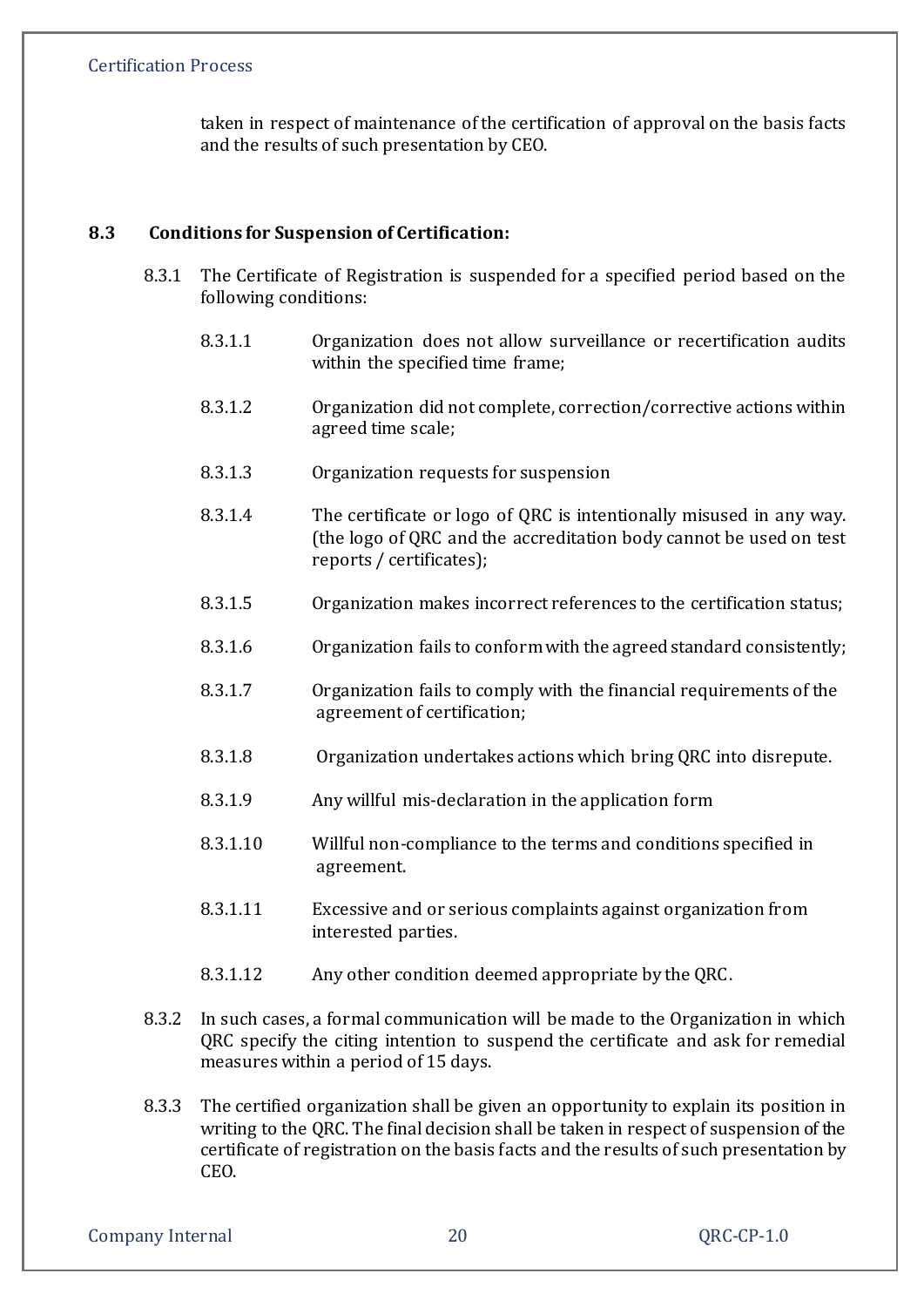- 8.3.4 If the above action does not result in any improvement, a registered ( or equivalent ) letter will be issued to the Organization indicating the conditions under which suspension has been effected and also informs about the consequences of the suspension like incase of suspension period client refrains from future promotion of the certification. The information on the certified status of the client will be made publicly accessible through QRC website. If required, any other mode of publication may also be considered.
- 8.3.5 The Organization shall be responsible for taking prompt corrective action and inform QRC accordingly within the stipulated time, subsequent to which an audit or a visit may be planned to verify the requirements.
- 8.3.6 If delay is persisting, in taking corrective actions even after persuasion, Head ISO Group makes a decision for recall of certificates and logo as applicable in the case of withdrawal.
- 8.3.7 On fulfillment of indicated conditions within the stipulated time, QRC may remove the suspension and notify the Organization accordingly. Otherwise, the certification will be liable for withdrawal or cancellation.
- 8.3.8 The maximum period of suspension is six months unless for any specific reason extended by Head – ISO Group, after which conditions for withdrawal apply.
- 8.3.9 Extension of suspension period may be granted under situations wherein the client or QRC has sufficient reasons to justify the suspension period. Under no situations will the extension of suspension period exceed by 3 months.

#### **8.4 Conditions for Withdrawal of Certification:**

- 8.4.1 The Organization's certification will be withdrawn and agreements cancelled in the following cases:
- 8.4.2 When the conditions referred to in **"Condition for Suspension of Certification"** para above exist and the Organization fails to take corrective actions under intimation to QRC.
- 8.4.4 If the certification criteria is changed and the Organization either will not or cannot ensure conformance to the new requirements within the stipulated time.
- 8.4.5 In such cases, a formal communication will be made to the Organization in which QRC specify the citing intention to withdrawn the certification and ask for respond within a period of 15 days.
- 8.4.6 The certified organization shall be given an opportunity to explain its position in writing to the QRC. The final decision shall be taken in respect of withdrawn of the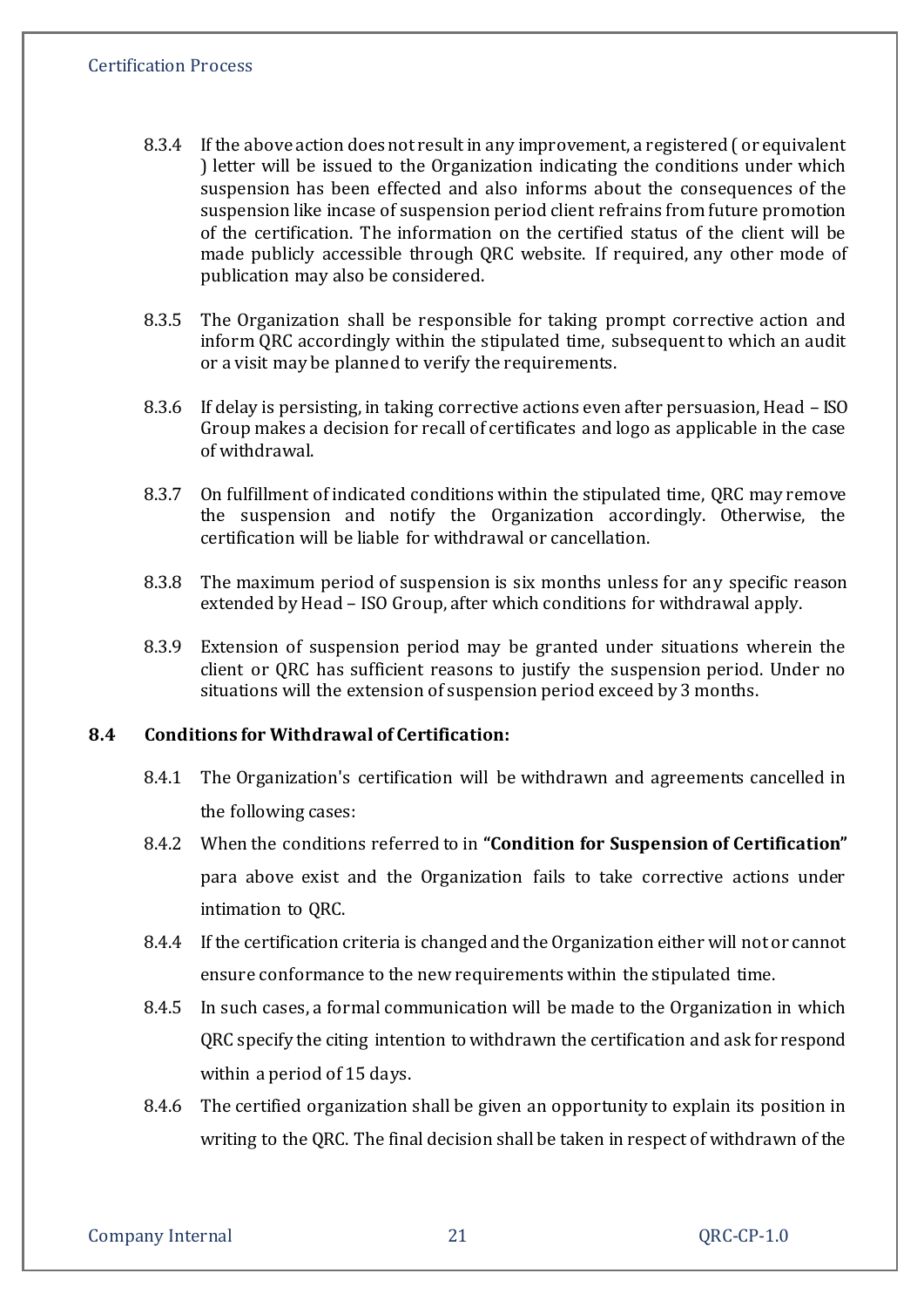certificate of registration on the basis facts and the results of such presentation by CEO.

- 8.4.7 This will be exercised by informing the Organization by a registered (or equivalent ) letter followed by any other publication notifying the cancellation if required. This information will be made publicly accessible through QRC website.
- 8.4.8 An Organization may dispute or appeal or complain against the decision of QRC which will be dealt with as specified in procedure
- 8.4.9 Once the Certificate of registration is withdrawn and if the Organization wishes to get the certification redone, QRC would carry out a complete re-audit.
- 8.4.10 When withdrawal is finalized the following actions are taken
- 8.4.11 The Organization will be advised by communication in writing (Letter, e-mail fax etc.) to return the Certificates along with logo issued to them or give a confirmation that the certificates or logo issued are either made obsolete / withdrawn or prevented from any misuse.
- 8.4.12 It will be suitably denoted or amendment made in the " List Of withdrawn Companies " published by QRC on website as decided by Scheme Manager.

If an Organization makes a false claim as to certification by QRC, appropriate action is taken against such Organization which may include corrective action, publication of transgression and if necessary, other legal action.

Head- ISO Group shall take all the decisions on Suspension, Extension of Suspensions and Withdrawals

Upon request by any party, QRC will correctly state the status of certification of a client's management system as being suspended, withdrawn or reduced.

# **8.5 Conditions for Extending and reducing the scope of Certification:**

The scope of certification can be extended or reduced on receipt of written request from the client under any or more of the following:

- 8.5.1 When products/services are added or deleted from the existing scope.
- 8.5.2 When the client increases or decreases the production capacity or range covered in the scope, with additional or less manpower or resources within the existing management system certified.
- 8.5.3 Change in number of sites. ( Addition / Deletion etc.,)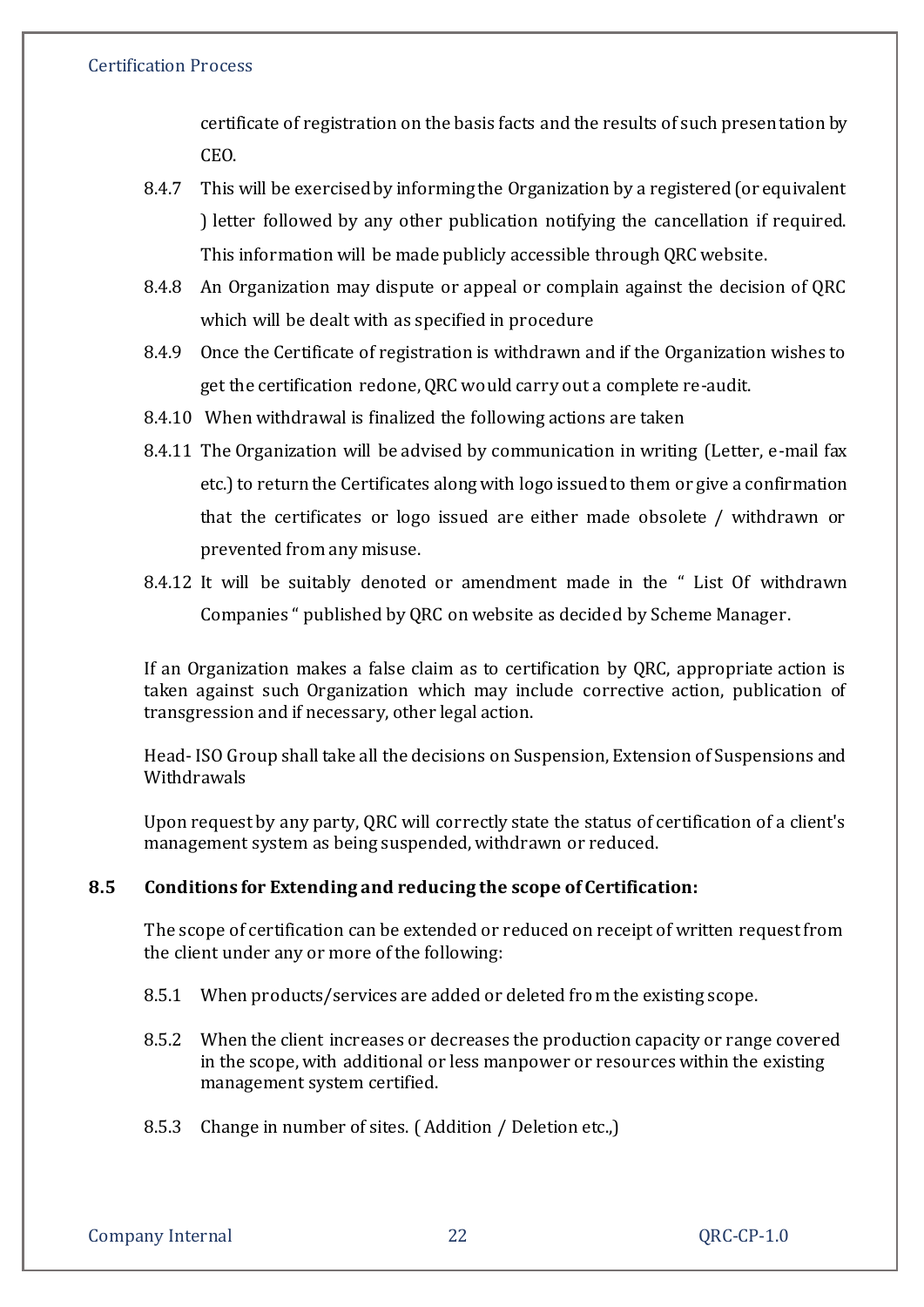- 8.5.4 QRC can reduce the scope if during an audit, the client organization is not able to demonstrate its capability to render the scope of activities as specified in the Certificate of Registration.
- 8.5.5 QRC has the option to verify during surveillance audits or for conducting a special audit on receipt of any information from the client. However, this situation will be informed to concerned persons who will resolve with the client and changes are made as per the above procedure.

## **8.6 Conditions for Cancellation of Certification:**

- 8.6.1 The Organization's certification will be cancelled and agreements cancelled in the following cases:
	- 8.6.1.1 At the request of the Certified Organization.
- 8.6.2 This will be exercised by informing the Organization by a registered (or equivalent) letter followed by any other publication notifying the withdrawal if required. This information will be made publicly accessible through QRC website.
- 8.6.3 Once the Certificate of Registration is cancelled and if the Organization wishes to get the certification redone, QRC would carry out a complete re-audit.
- 8.6.4 When cancellation is finalized the following actions are taken
	- 8.6.4.1 The Organization will be advised by communication in writing (Letter, email fax etc.) to return the Certificates along with logo issued to them or give a confirmation that the certificates or logo issued are either made obsolete / withdrawn or prevented from any misuse.
- 8.6.5 It will be suitably denoted or amendment made in the "List Of certified Companies "published by QRC on website as decided by Scheme Manager

# **9.0 Appeals, Complaints & Disputes**

It would be the endeavour of QRC to provide efficient and satisfactory services as detailed in the Request Form. However, in case it is felt that any decision or the conduct of QRC is unjust and prejudicial to any party that party can appeal to QRC and seek redressal. These appeals are to be sent to QRC in writing.

Appeals, complaints and disputes brought to the notice of QRC are promptly dealt with and remain confidential. Information about the client from sources other than the client is kept confidential. This procedure is applicable to decisions pertaining to certification including maintenance.

It is ensured that personnel are not employed to investigate any appeal, complaint or dispute if they have been directly involved in the activities towards the Organization or any other party involved in the appeal, complaint or dispute in question within the certification cycle.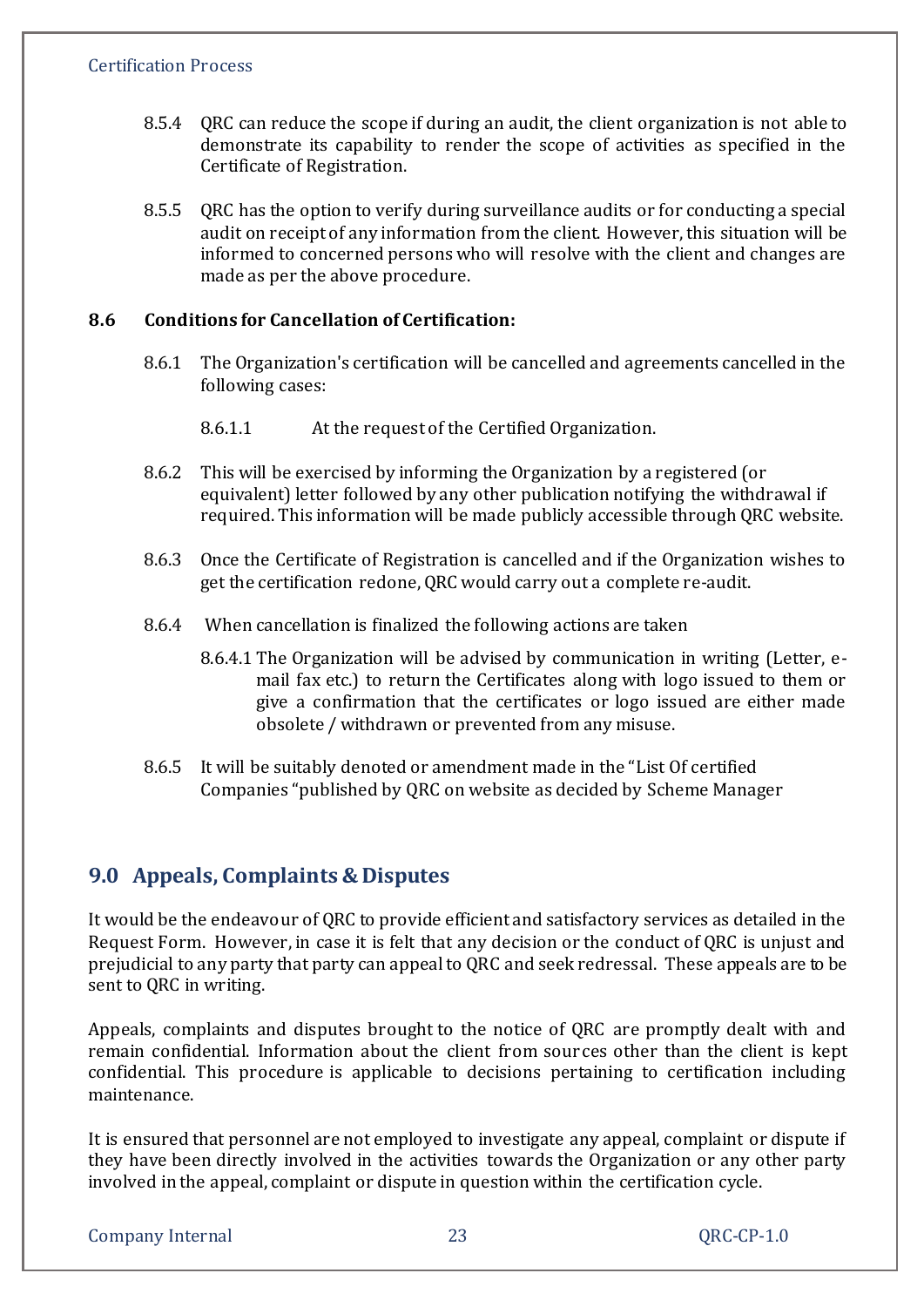It is ensured that submission, investigation and decision on appeals and complaints shall not result in any discriminatory actions against the appellant / complainant.

In situations where appeals or complaints cannot be resolved by Management Representative or the Scheme Manager, the same shall be referred to CEO further it shall be referred to Committee for Safeguarding Impartiality.

A summary of appeals / complaints received; actions taken/completed is forwarded to the Management Representative for presentation in the Management Review meeting. Actions as decided in the Management Review meeting are implemented for further effectiveness.

#### **9.1 Appeals:**

- 9.1.1 "Appeal" means "any request for review that is conveyed in writing, against a decision made by QRC taking into consideration the explanation provided by the client". This may be either during the course of audit at the client's premises or any work pertaining to QRC.
- 9.1.2 Appeals can be due to:
	- a) Refusal of an audit by QRC;
	- b) Non acceptance of scope of certification;
	- c) Decisions made on misuse, suspension, withdrawal, cancellation, extending and reducing the certification;
	- d) Failure to recommend certification by QRC;
	- e) Notification by any third party/interested party against the grant of certification by QRC.
- 9.1.3 Any appeal from client or interested parties seeking redressal when received is recorded and acknowledged by Scheme Manager. The appeal should contain all available documentary evidence. Scheme Manager will responsible for gathering and verifying all necessary information related to the complaints. Any such appeals referred to management are examined in fairness and reviewed by Scheme Manager and any other personnel as required either separately or jointly. The appellant may be asked to withdraw the appeal if found not relevant. Actions shall be initiated by Scheme Manager for resolving the appeals within a stipulated period of 3 months.
- 9.1.4 Resolution of Appeal shall be handled in the following manner:

An attempt is made by the team leader to resolve the issue at the audit site. If the appeal is not resolved, the matter is taken up to Scheme Manager. In case the Scheme Manager is unable to resolve the appeal, the same shall be referred, with all information (including documentary evidence) to the CEO. If appeal is not resolved, then the matter is taken up to Committee for Safeguarding Impartiality.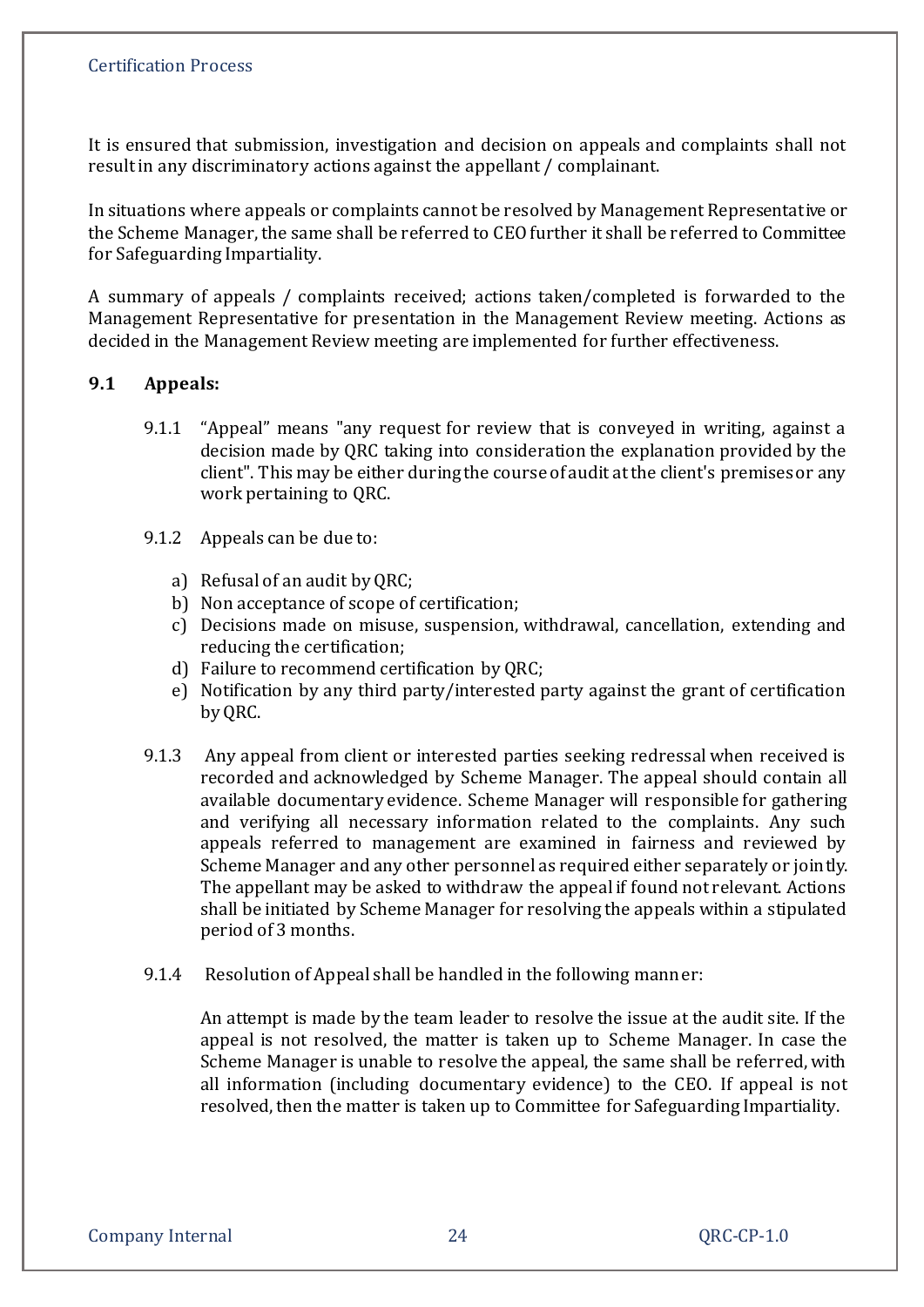- 9.1.5 Scheme Manager tracks and maintains a record of all appeals along with remedial actions pertaining to the certification system and keeps the appellant updated about the progress and outcome.
- 9.1.6 Scheme Manager identifies problems requiring any actions to prevent recurrence of the above for corrective action (and preventive action if required) commensurate with the nature and risk involved. These include measures such as:
	- Restoring conformity to the certification system process
	- Assessing the effectiveness of remedial/corrective actions taken.
- 9.1.7 A formal notice of conclusion of the appeal handling process shall be provided to the appellant.

#### **9.2 Complaints:**

- 9.2.1 Normally complaints (dissatisfaction expressed by a person or by the Organization) are made to QRC. Any complaint received by QRC, whether it pertains to QRC functions or the certified Organization, would be treated in all seriousness and investigated. These complaints are recorded by Scheme Manager and the complainant would be informed of the receipt of complaint and advised on the investigation required within a reasonable time of 1 month. Actions are initiated by Scheme Manager for resolving & restoring conformity to Management System and for closing the complaint within three months from the date of receipt of complaint unless delayed for a specific reason. The results and actions taken/completed are informed accordingly to the concerned parties. Scheme Manager will responsible for gathering and verifying all necessary information related to the complaints.
- 9.2.2 For complaints received against certified Organizations, Scheme Manager may decide to:
	- a. Advise to visit / audit may be planned for ascertaining the actions taken and ensuring effectiveness of the certified management system.
	- b. Advise verification of actions taken during forth-coming surveillance audit.
- 9.2.3 Any such complaints referred to management are examined in fairness and reviewed by Scheme Manager and any other personnel as required either separately or jointly. The complainant may be asked to withdraw the complaint if found not relevant. A complaint after the date on which it has been received, is to be dealt with, within three months.
- 9.2.4 Resolution of Complaint shall be handled in the following manner:
	- a) An attempt is made by the team leader to resolve the issue at the audit site. If the appeal is not resolved, the matter is taken up to Scheme Manager, who analyses and initiates correction, corrective action / preventive action. In case the Scheme Manager is unable to resolve the Complaint, the same shall be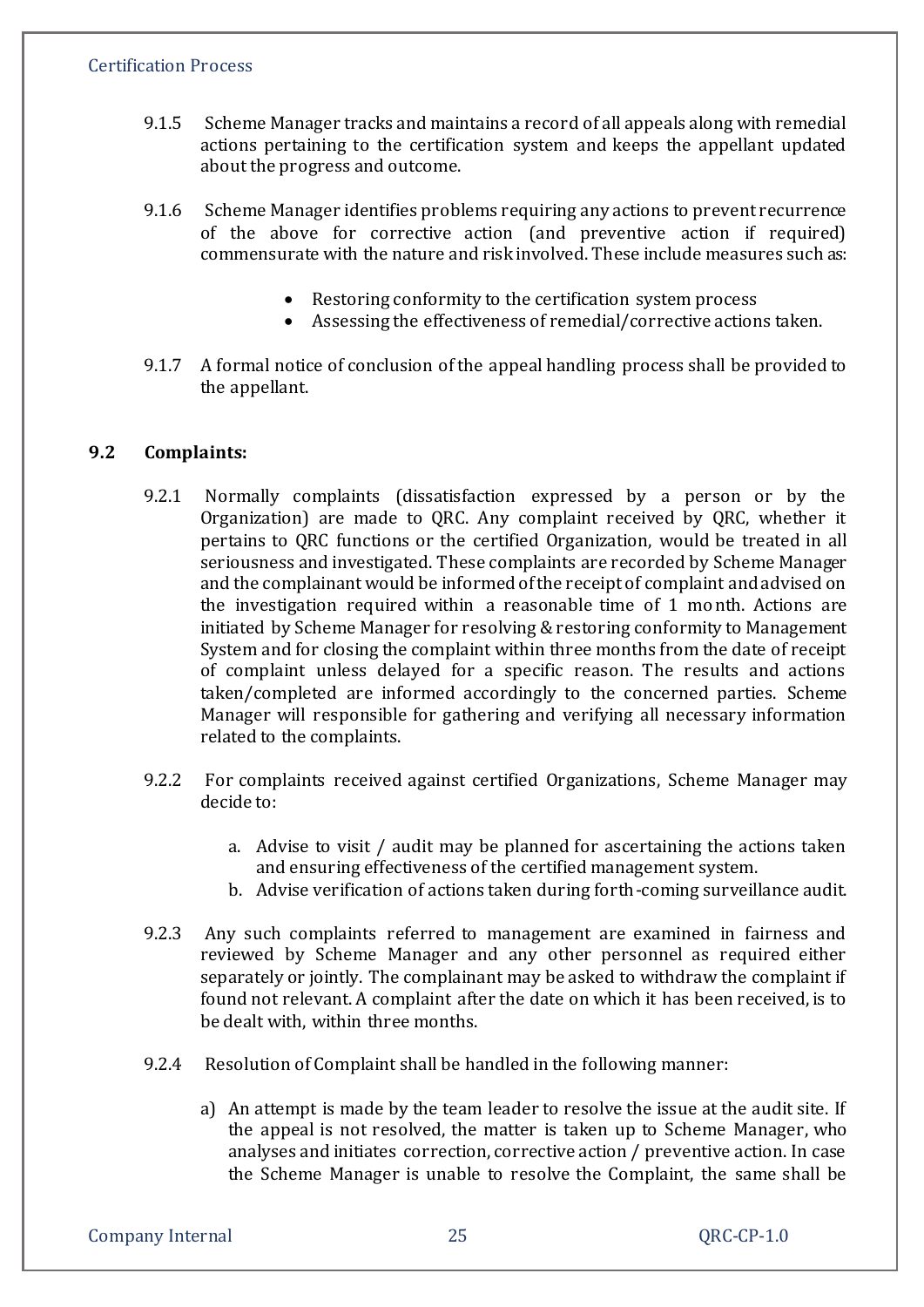referred, with all information (including documentary evidence) to the CEO. If appeal is not resolved, then the matter is taken up to Committee for Safeguarding Impartiality

- 9.2.5 Scheme Manager tracks and maintains a record of all complaints along with remedial actions pertaining to the certification system and keeps the complainant updated about the progress and outcome.
- 9.2.6 Scheme Manager identifies problems requiring any actions to prevent recurrence of the above for corrective action (and preventive action if required) commensurate with the nature and risk involved. These include measures such as:
	- a) notification to appropriate authorities as required by regulation
	- b) restoring conformity to certification system process
	- c) preventing recurrence;
	- d) evaluating and mitigating any adverse incidents (including hazards, safety & security) and their associated risks and impacts
	- e) ensuring satisfactory interaction with other components of the Management System
	- f) Assessing the effectiveness of remedial/corrective actions taken.
- 9.2.7 In case of complaints relevant to public interest, the certified organization and the complainant shall be consulted and if felt necessary information about the complaint and its resolution will be made available for public viewing.
- 9.2.8 A formal notice of conclusion of the complaints handling process shall be provided to the complainant.

#### **9.3 Disputes**:

- 9.3.1 Disputes here convey disagreement and are applicable to certification process decisions made during the course of audit including document adequacy.
- 9.3.2 The team leader is authorized to resolve the dispute and conclude the audit effectively.
- 9.3.3 The dispute if not resolved adequately by the team leader can be brought to the notice of Scheme Manager as an appeal. The Scheme Manager shall resolve the matter through the appeal handling process (as described in earlier sections)
- 9.3.4 Resolution of Complaint shall be handled in the following manner:
	- a) An attempt is made by the team leader to resolve the issue at the audit site. If the dispute is not resolved, the matter is taken up to Scheme Manager, who analyses and initiates correction, corrective action / preventive action. In case the Scheme Manager is unable to resolve the dispute, the same shall be referred, with all information (including documentary evidence) to the CEO. If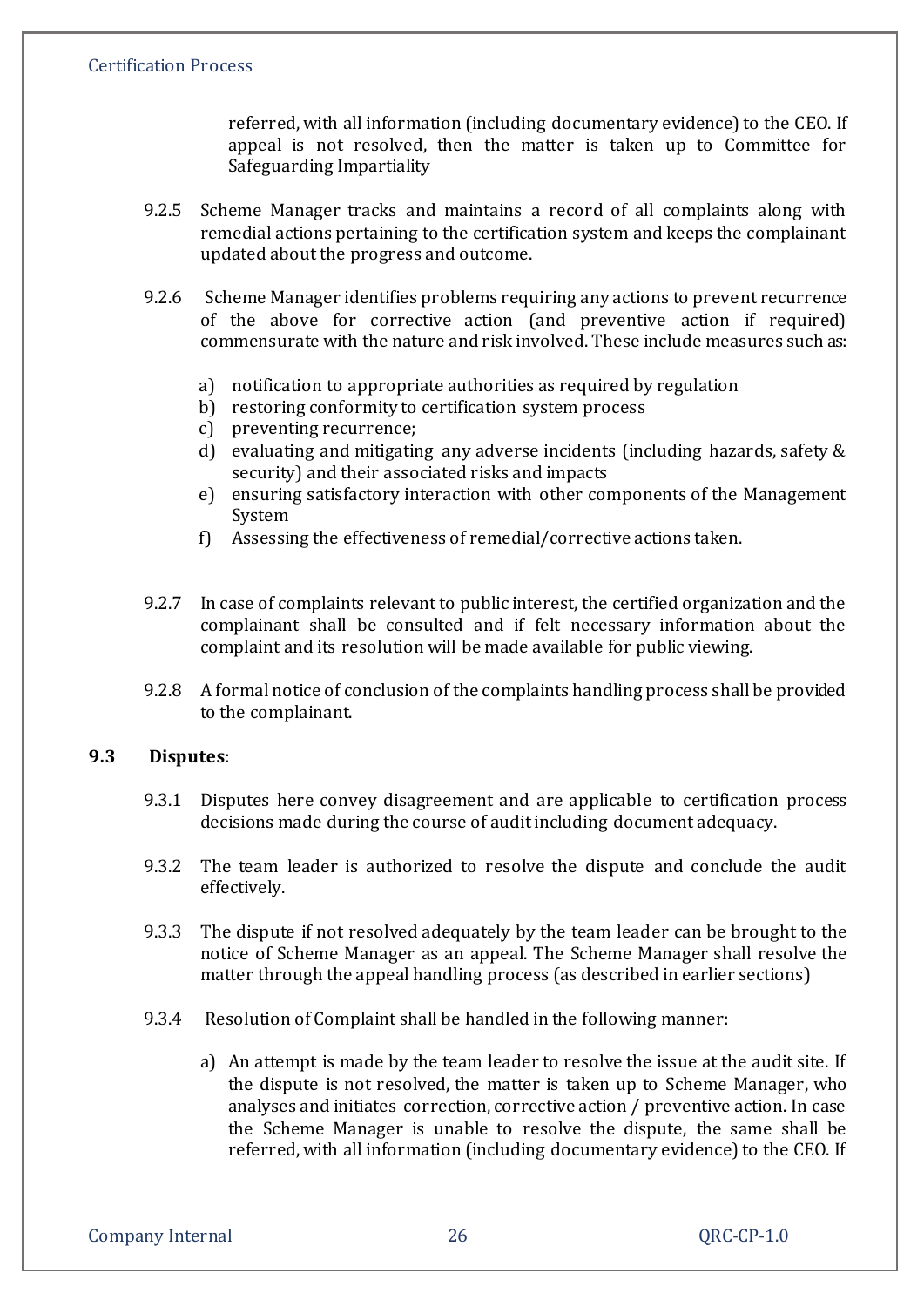dispute is not resolved, then the matter is taken up to Committee for Safeguarding Impartiality

## **9.4 Addressing All Appeals, Complaints and Dispute at CSI Level:**

- 9.4.1 The Committee for Safeguarding Impartiality meetings are convened.
- 9.4.2 If any, a summary of appeals, complaints and disputes is reviewed, as part of routine agenda, in all CSI meetings for adequacy of actions taken and for any suggested improvements
- 9.4.3 During the course of resolution of any appeals, complaints and disputes if a decision is made to refer specially to CSI, this aspect will be specifically reviewed. If required a special session is convened.
- 9.4.4 At least two members of the CSI (Appeals committee), two members from QRC and client representative if any, will have to be present when the appeal, complaint or dispute is taken up and none of them would have any interest in the party making the appeal, complaint or dispute. In case an appellant submits to QRC motivated objections in writing against a certain member, this member during the duration of appeal, shall withdraw in favor of a substitute, if the objections are judged to be well founded.
- 9.4.5 The decision of the Impartiality committee shall be final and binding on both parties. The same shall be communicated to the concerned parties and decision implemented.

# **10.0 Rules Governing use of Certificate and Accreditation Logo:**

# **10.1 QRC Mark of Accredited Registration**

- 10.1.1 Where audited activities are within QRC scope of accredited operations, certified companies may use the QRC Mark of Accredited Registration on stationery and literature. The control, use, withdrawal and cancellation of this registration mark are governed by the regulations published by the Accreditation Body governing the use of the accreditation mark given in Appendix 1.
- 10.1.2 Where certified company uses the QRC Mark of Accredited Registration, the QRC Mark of Accredited Registration shall be on the same sheet of paper as the company's own name or logo. The QRC Mark of Accredited Registration shall not take prominence over the company's own name or logo, and may not be less than 20 mm, unless specifically agreed in writing.
- 10.1.3 The QRC Mark of Accredited Registration shall not be used on any document unless the document relates in whole or in part to activities within the scope of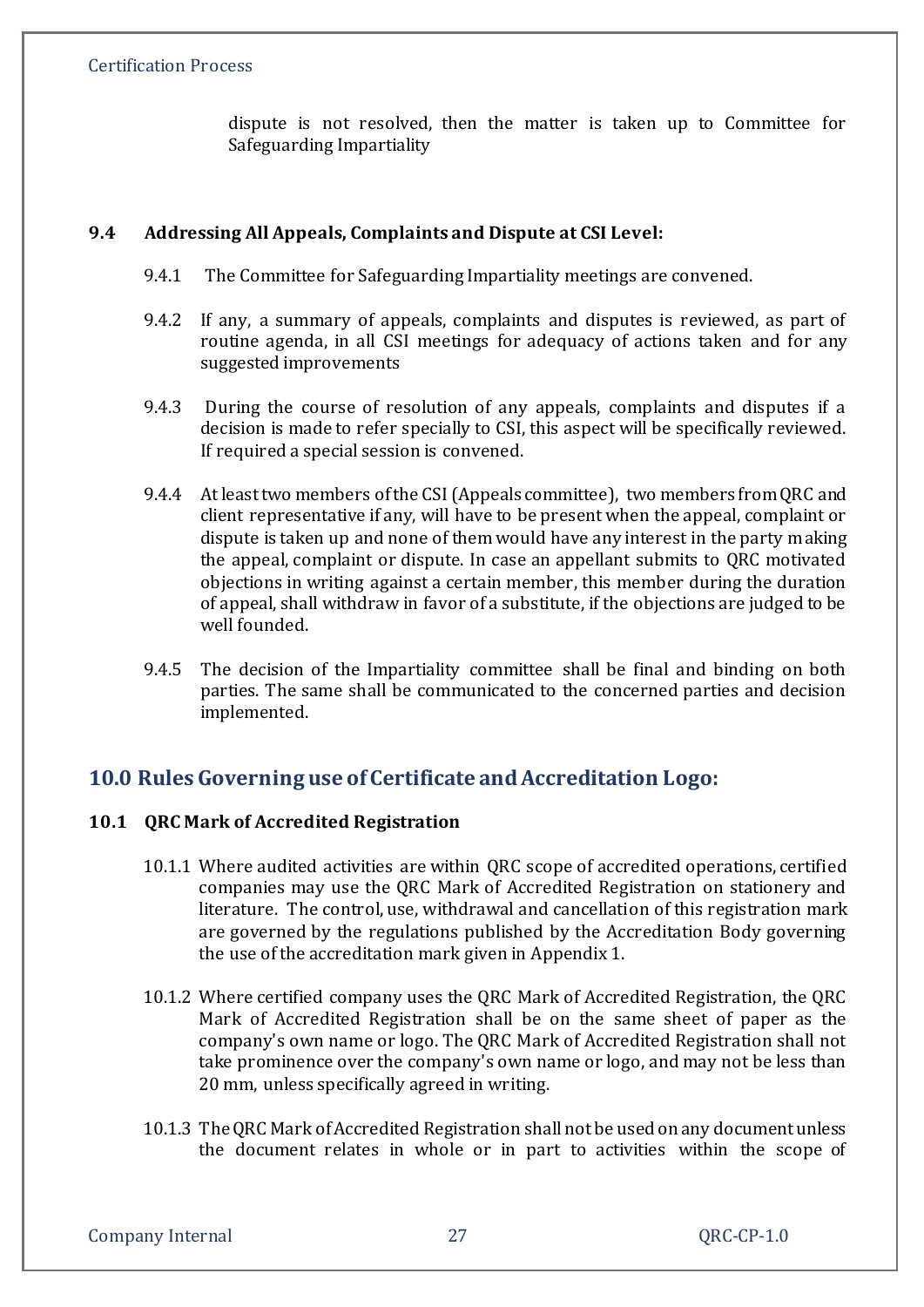registration. This shall not prevent inclusion of the logo on stationery or marketing literature.

#### **10.2 Regulations**

- 10.2.1 Where certification is issued within the scope of QRC accreditation, certified companies are sent Regulations Governing Use of the Certificate, QRC Mark of Accredited Registration and Logo
- 10.2.2 Where certification is outside the scope of QRC accreditation; QRC will not issue the accredited certificate. QRC certificate will not contain accredited registration mark.

#### **10.3 Suspension or Withdrawal of Certification**

- 10.3.1 QRC reserves the right to suspend or withdraw certificate upon evidence of a breach of the Certification Rules or misuse of the QRC Mark of Accredited Registration or Advertising Logo.
- 10.3.2 QRC may prescribe corrective actions to remedy the breach within a realistic time limit for implementation in accordance with QRC Rules of Certification.
- 10.3.3 Certificated companies have the right of appeal as indicated in the Certification services.

# **10.4 Termination of Certification**

- 10.4.1 Both QRC and certified companies have an individual right to terminate the contract for registration as per any specific contract terms, the Certification Rules - and any other agreement pertaining to each client.
- 10.4.2 Upon termination of certification howsoever determined, the company shall forthwith:
	- 10.4.2.1 Cease use and distribution of any stationery or literature bearing the QRC Mark of Accredited Registration.
	- 10.4.2.2 Cease use or application of the QRC Mark of Accredited Registration and Advertising Logo.
	- 10.4.2.3 Return to QRC appropriate Certificate(s) of Compliance or confirm in writing the withdrawal and subsequent destruction of the documents.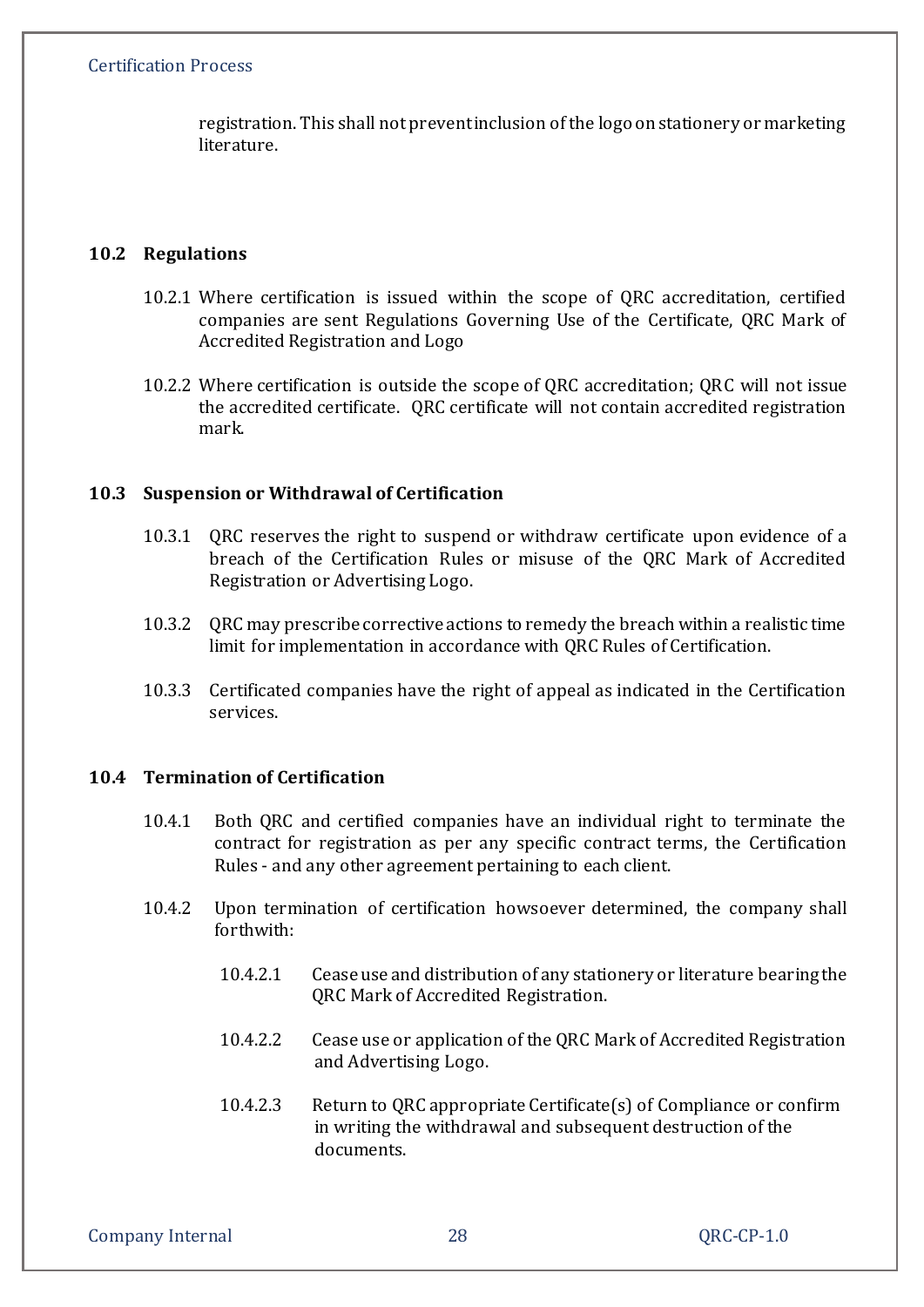## **10.5 Regulations Governing Use of the Certificate, Mark of IAS Accredited Registration and Logo**

#### **10.5.1 General Conditions**

- a. Certification is subject to the Certification Rules and Scheme Addendum where applicable.
- b. QRC reserve the right to carry out such verification as deemed necessary to confirm continuing satisfactory performance.
- c. Certification does not discharge or lessen companies' responsibilities, statutory or otherwise.
- d. Certified Companies may only use applicable certification granted to them, i.e. ISO 27001:2013.
- e. Each Certified Organization accepts and assumes sole responsibility for understanding and satisfying all applicable organizational and legal requirements related to the use and/or display of the Certification Mark. Among other requirements, each Certified Organization is responsible for ensuring that the use of any Certification Mark in professional and business-related materials (e.g., stationery, signs, business cards, advertisements) is consistent with this Policy, and is not in conflict with applicable laws.
- f. The Mark must not be used by the Certified Organization on a product or product packaging seen by the consumer or in any other way that may be interpreted as denoting product conformity.
- g. The Mark must not be applied to laboratory test, calibration or inspection reports.
- h. The Certified Organization is committed to immediately discontinue its certified status and use of Certification Mark and all advertising matters that contain reference to the same upon notice of withdrawal of certification from QRC on following grounds
	- a) Expiration of certification
	- b) Revocation of certification on violation of written guidelines

#### **10.5.2 Certificate of Compliance**

a. Upon successful completion of the decision making a Certificate is issued detailing the standard or other normative documents against which the certification is granted, company's scope of certification, accreditation body and accreditation number, the company name and the registration address, period of validation and registration number.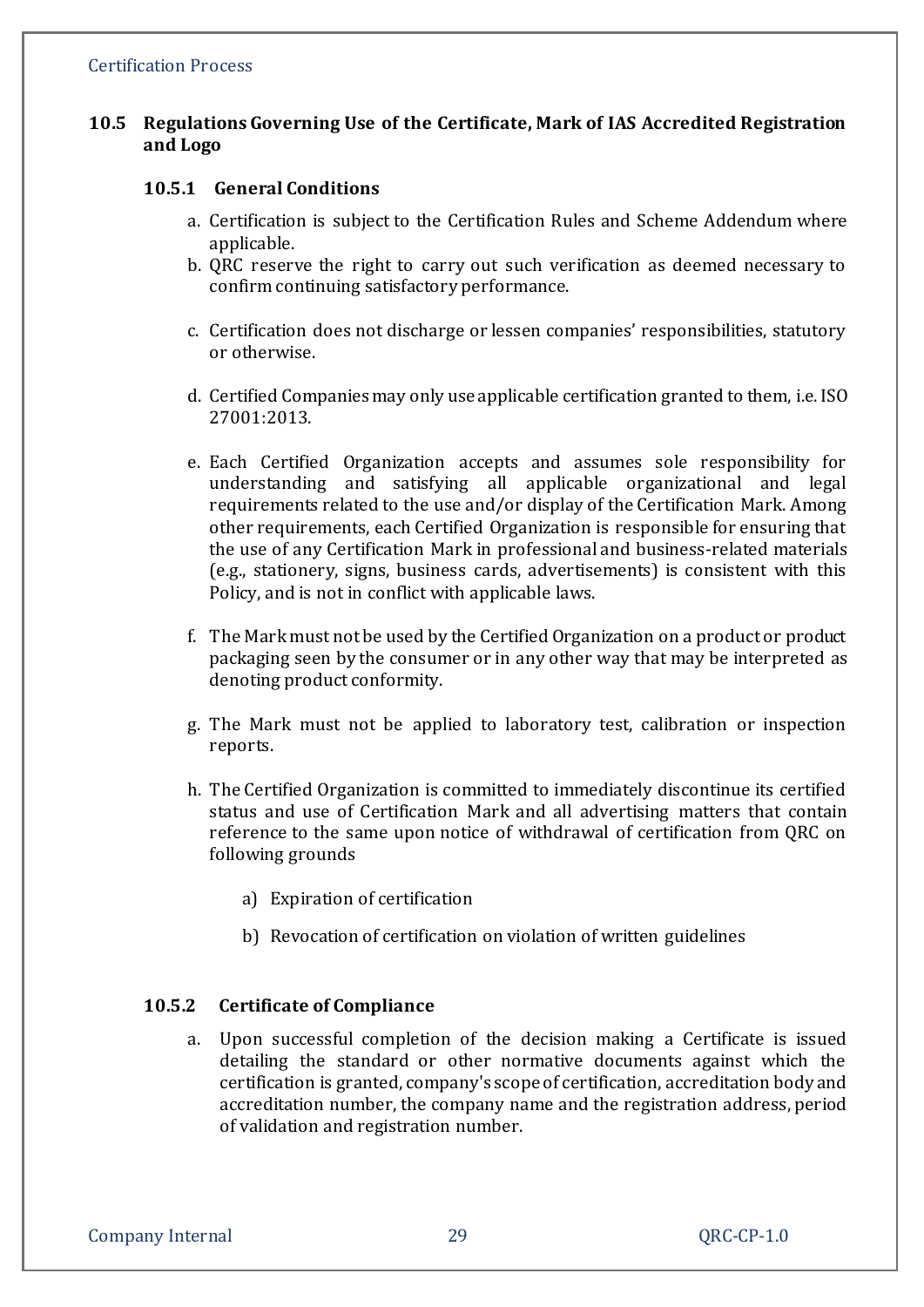- b. Any subsidiary companies, site addresses or product/ activities not included in the Certificate of Registration or appendix are not incorporated and must be treated as such.
- c. The Certificate remains at all times the property of QRC its display or use being subject to continued and effective registration.
- d. The Mark is personal to the Certified Organization and may not be transferred or assigned to any other individual, organization, business, or entity.

# **10.5.3 Publicity**

- a. The QRC Mark of Accredited Registration is restricted to stationery and publicity material, which relates to the Company's scope of registration. This can include brochures, product cards. Accredited Mark cannot be used on the name card of registered company.
- b. The use of the QRC advertising logo is restricted to company stationery, literature and advertisements. QRC logo cannot be used on the name card of registered company.
- c. The registered Company may use the certificate number (Ex: QRC2001001) in association with the appropriate QRC Mark of Accredited Registration or Advertising Logo.
- d. In some situations, clients may not wish their certificate to display the accredited registration mark. In this case the certificate should then contain the following information: "This certificate is an accredited certificate, issued under the accredited scope, granted to QRC by IAS".

# **10.5.4 Rules For the use of The Mark of Accredited Registration**

- a. The appropriate QRC Mark of Accredited Registration shall not be used on products, packaging, documentation or certificates, which could imply product conformance. The accreditation mark may not be used on vehicles or flown from flags.
- b. The QRC Mark of Accredited Registration may be uniformly enlarged or reduced, but shall not be greater than the height of the members own letterhead or logo, and not less than 20 mm.
- c. The QRC Mark of Accredited Registration when used will be displayed on the same sheet of paper as the company's own name or logo. The appropriate QRC Mark of Accredited Registration shall not take prominence over the Company's own name or logo.
- d. The mark of accreditation must not be applied to laboratory test reports, certificates of conformance, or calibration reports as reports maybe deemed to be products in this context.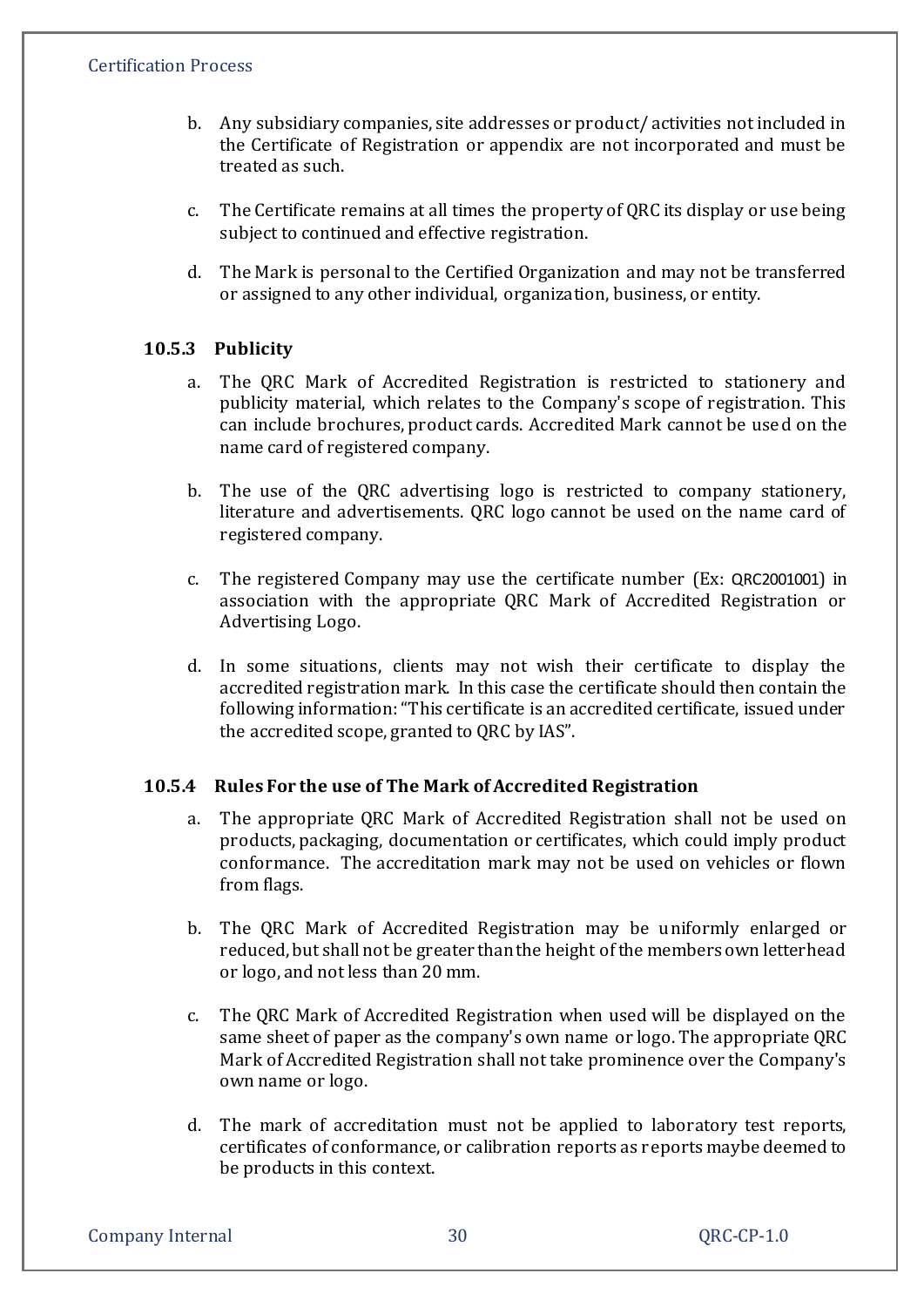- e. The appropriate QRC Mark of Accredited Registration shall be reproduced in a single color which may be orange, black, dark blue or gold, or in the case of preprinted letterhead paper the predominant color of the letterhead.
- f. The appropriate QRC Mark of Accredited Registration shall not be used on any document unless the document relates in whole or in part to activities within the scope of registration.
- g. The registered company shall identify the scope of registration to which the Certificate applies when using the QRC Mark of Accredited Registration or Advertising Logo in any context where the scope of registration is open to doubt.
- h. If different system applies for different accreditation body's QRC certification, related accredited QRC should be clearly referred.

#### **10.5.5 Use of Accreditation Body Logos**

10.5.5.1 Use of IAS accreditation mark

Use of the Accreditation Body Logos is permitted in accordance with the rules specified above and the extra requirements identified in the following sections:

- 10.5.5.2 In no case will the IAS logo be used on a stand-alone basis. A client certified by QRC may use the IAS accreditation logo only in combination with the QRC Logo on the supplier's stationery and literature, subject to the conditions below and as specified earlier in this document. The IAS logo shall be printed directly beside the QRC Logo, and shall not appear more conspicuous than the QRC Logo. It should not create the impression that QRC's client is accredited by the IAS.
- 10.5.5.3 Use of logos, logos or names of other organizations on the same document that the IAS/QRC logos are used, shall in no way give the impression that these organizations have been either accredited by the IAS or have been certified by QRC.
- 10.5.5.4 For each management system certified by QRC, the client will be issued with a registration logo which is distinctly different from any other logo, including other logos used by QRC itself.

# **10.6 Suspension of Registration**

a) In case a registered company is suspended for all or part of the certified activities, the company shall not publish results under certification concerning the suspended activities. The use of the QRC mark of accredited registration on letters, other than quotations, proposals, p.o., brochures or web site, is permitted during the time of suspension, for no longer than 6 months from the day of suspension.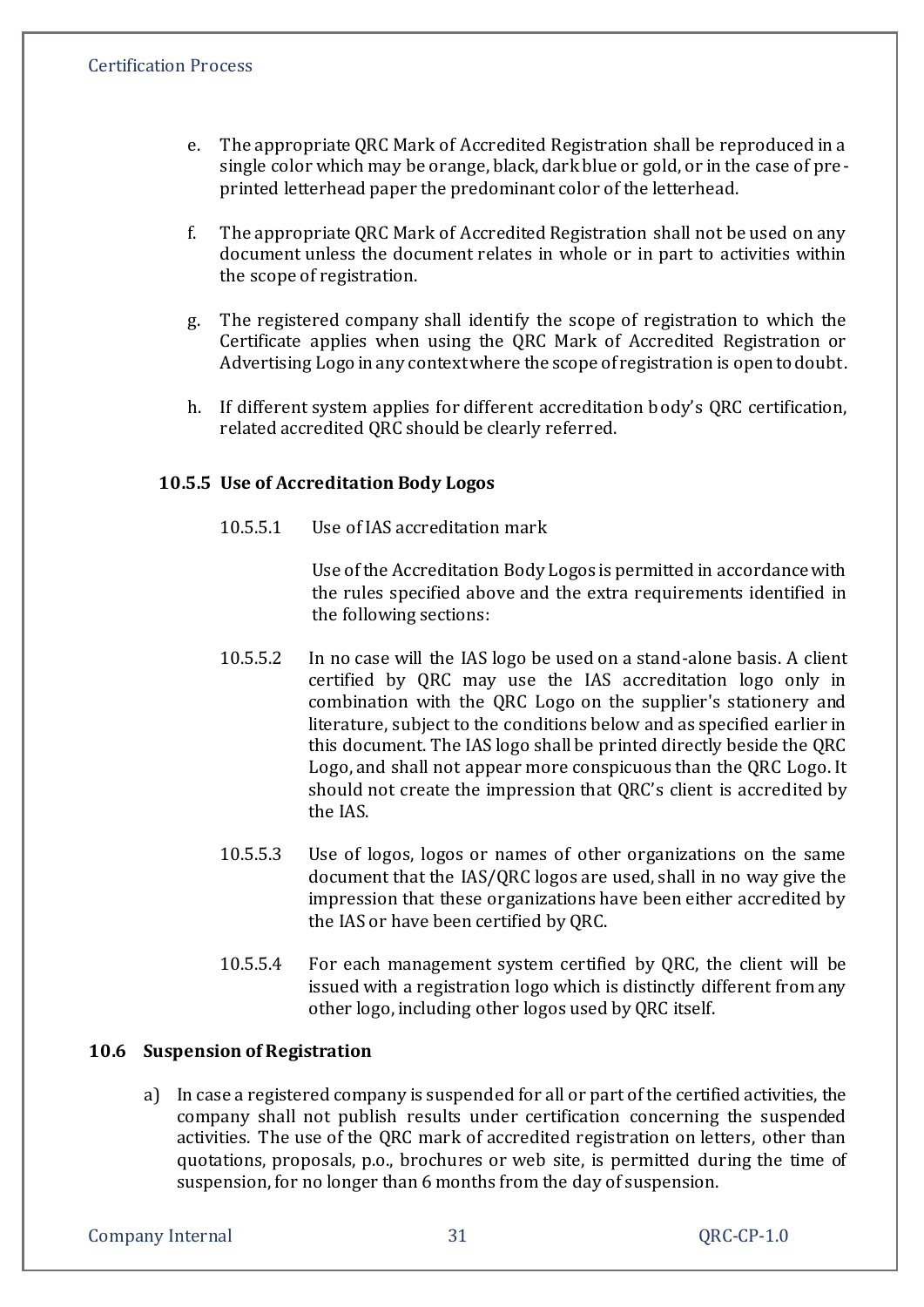- b) QRC reserves the right to suspend or withdraw registration upon evidence of a breach of the Certification Rules or misuse of the appropriate QRC Mark of Accredited Registration or Logo.
- c) QRC may prescribe corrective actions to remedy the breach within a realistic time limit for implementation, normally one month.

## **10.7 Policy Violation and Related Actions**

Following receipt of information that an inappropriate or unauthorized use of the Mark may have occurred, QRC Assurance and Solutions Pvt. Ltd., in consultation with legal counsel, will determine if appropriate response actions will be taken QRC Assurance and Solutions Pvt. Ltd. may take any of the following actions, or other appropriate measures. A Certified Organization is required to cooperate fully in the review and resolution of such matters.

- a. A copy of the alleged inappropriate or unauthorized Mark or designation use will be obtained and reviewed to determine whether a violation of the policy has occurred;
- b. Upon determination of a policy violation, written correspondence will be issued by an authorized QRC Assurance and Solution Pvt. Ltd. representative to the Certified Organization(s) involved, explaining, among other items: the nature of the objectionable or unauthorized use; the relevant QRC Assurance and Solutions Pvt. Ltd. policy and law; and, the requirement that the Certified Organization cease and desist from the objectionable or unauthorized use immediately and in the future;
- c. Upon determination of a policy violation, written correspondence will be sent by an authorized QRC Assurance and Solutions Pvt. Ltd. representative to the Certified Organization(s) involved, requesting that the Certified Organization accept and sign an agreement to, among other items: cease the existing objectionable or unauthorized use; abide by all terms of the QRC policy in the future; and, provide corrected copies of all offending materials; and,
- d. Where a Certified Organization using the Mark in an objectionable or unauthorized manner fails to respond to, or refuses to comply with, QRC (I) requirements to cease and desist from such use, the Board may initiate appropriate legal actions and/or disciplinary proceedings, as set forth in the policy.

# **11. Disclaimer**

While this document is intended to provide guidance to prospective / existing clients of QRC and every effort is made to keep its content accurate and up to date, it should not be construed to be comprehensive or conclusive in its contents and applicability. Assessment audit / Certification / Surveillance being activities that always call for auditor's judgment based upon the facts and circumstances of each case / situations, this document cannot be construed to be binding QRC in the scope, interpretation and applicability of its certification activities.